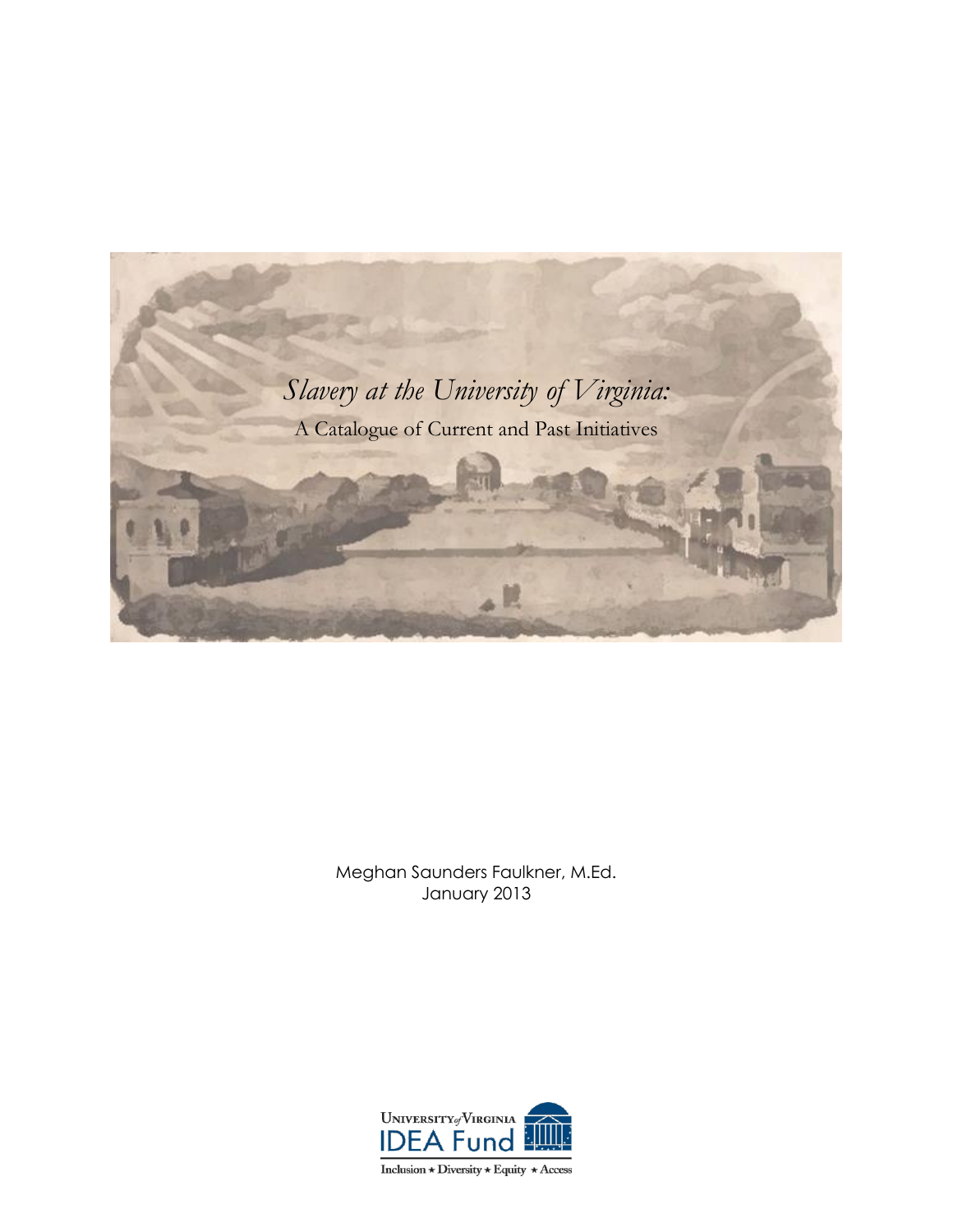# **Table of Contents**

# **Catalogue of Initiatives**

|                                                                           | $\overline{4}$ |
|---------------------------------------------------------------------------|----------------|
| "Slaves, Freedpeople, and the University of Virginia," Catherine S. Neale | $\overline{4}$ |
|                                                                           | $\overline{4}$ |
|                                                                           |                |
|                                                                           | -6             |
|                                                                           |                |
|                                                                           |                |
|                                                                           |                |
|                                                                           | 9              |
|                                                                           | 10             |
|                                                                           | 11             |
|                                                                           | 12             |
|                                                                           | 12             |
|                                                                           | 13             |
|                                                                           | 14             |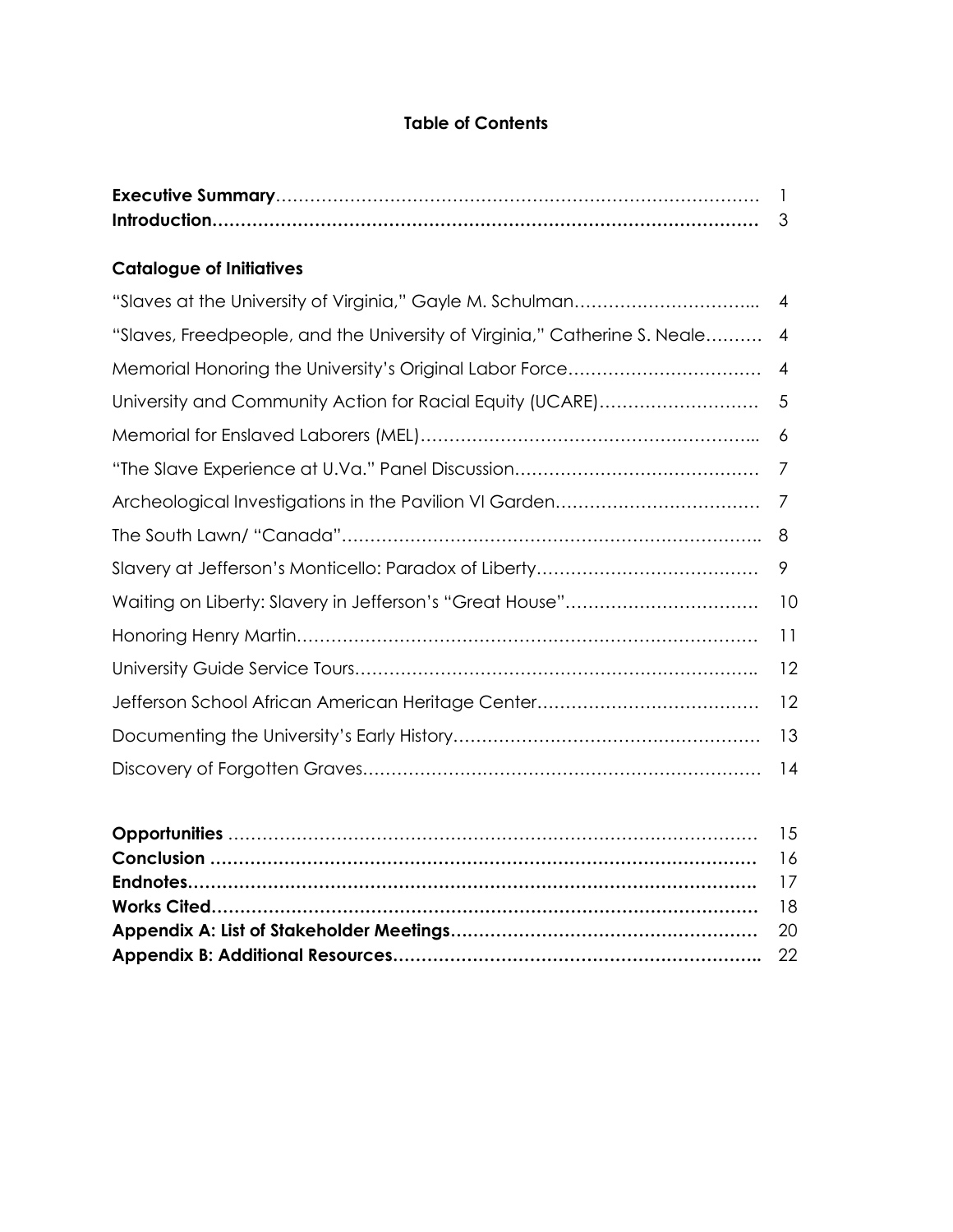## **EXECUTIVE SUMMARY**

The University of Virginia IDEA Fund, an officially recognized alumni group, is pursuing an initiative focused on the university's historical relationship to slavery, and commissioned this report in order to catalogue and describe a number of past and current initiatives related to this history. This report is the first phase of a project to enhance awareness of the role of enslaved persons in the construction and early life of the University of Virginia. The initiatives presented in this report occurred or are occurring both on Grounds and in the surrounding Charlottesville community, and include the following:

- "Slaves at the University of Virginia, a 2003 research paper by local historian Gayle Schulman, is one of only two known papers to be written on the subject of slavery at the university. The other is a 2006 undergraduate thesis by Catherine S. Neale titled "Slaves, Freedpeople, and the University of Virginia," which expands upon Schulman's research.
- A small slate memorial honoring the service of both free and enslaved workers during the construction of the university's original buildings was approved by the Board of Visitors and installed in 2007. The student group Memorial for Enslaved Laborers (MEL) has advocated for several years for a larger memorial that would provide greater recognition.
- The grant-funded organization University and Community Action for Racial Equity (UCARE) is comprised of university faculty, staff, and students as well as Charlottesville community members. One of the group's goals is to further understand the legacy of slavery and segregation in the university's history as well as in the Charlottesville community. UCARE members hope to help the university and adjacent communities come together to identify actions that could improve their relationship and lead to reconciliation.
- A report on the findings of archaeological investigations that occurred in 2006 and 2007 in the Pavilion VII garden was submitted by Rivanna Archaeological Services to the University of Virginia Office of the Architect in 2008. The report offers, for the first time, extensive evidence of the various outbuildings that once occupied the Pavilion gardens, and concludes that at least one of the outbuildings discovered likely served as living quarters for slaves.
- The South Lawn addition, which was completed in 2010, raised interesting cultural issues for the university. It is located in an area known as "Canada," which was once an early community for free African Americans in Charlottesville. The homestead of Catherine "Kitty" Foster as well as the adjacent African American burial grounds were preserved in a one-acre park, and the homestead is now marked by a "shadow catcher."
- Monticello (Thomas Jefferson Foundation) and the Smithsonian Institution have recently made efforts to further explore and share information about Jefferson and slavery with visitors. The exhibition Slavery at Jefferson's Monticello: Paradox of Liberty spent nine months at the Smithsonian Museum of American History in 2012. In the same year, Monticello began offering visitors a new tour, Waiting on Liberty: Slavery in Jefferson's "Great House," that focuses on the experiences of enslaved persons at Monticello.
- In 2012, the IDEA Fund advocated for and funded the installation of a plaque near the University Chapel honoring Henry Martin, who spent over fifty years at the University of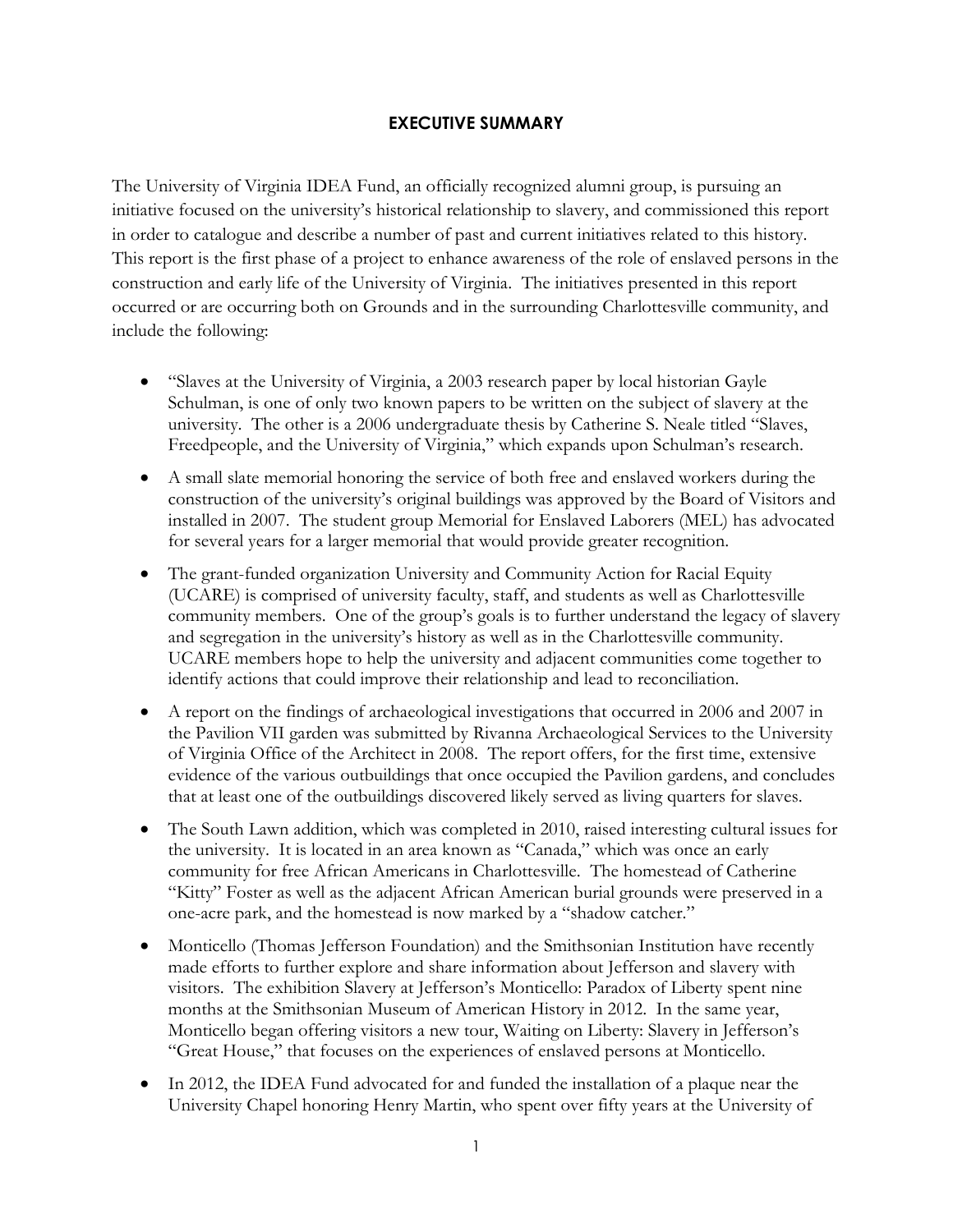Virginia both as an enslaved worker and a paid employee. The group also worked with the Office for Diversity and Equity to organize a panel discussion addressing Mr. Martin's experience at the university and African American life in Charlottesville.

- The University Guide Service (UGS), a student-run organization that provides daily tours of the Rotunda and the Academical Village, is working to enhance their guides' understandings of slavery in the university's past so that more of this information is incorporated into these tours. One of the group's student leaders is also guiding a project to create a brochure specifically addressing the history of African Americans at U.Va., which will be available in the Rotunda and used on tours.
- The Jefferson School African American Heritage Center, which will open in January 2013, will enhance the community's understanding of African Americans in Charlottesville's history. The Heritage Center is located in the historically significant Jefferson School City Center.
- Two University of Virginia faculty members, Professors Maurie McInnis and Kirt von Daacke, have recently begun a project to organize and create a database of a large number of documents related to the early history of the University.
- In fall of 2012, sixty-seven grave shafts likely belonging to enslaved and/or free African Americans were discovered adjacent to the northern wall of the University Cemetery. While there is no plan to excavate the graves in an attempt to gather more information, a newlyformed Gravesite Commemoration Committee will make a recommendation about how to memorialize the site.

The catalogue presented here is not static. Given the extent to which slavery is an inextricable part of the University of Virginia's history, it is likely that new discoveries will continue to be made and that new initiatives will be developed. There are many opportunities for the University of Virginia to continue and build upon the work that has already begun. Possibilities include (but are not limited to) continued research and scholarship, physical memorials, digital recreations, a comprehensive website, the enhancement of its presentation of its history to visitors and the public through displays and specialized tours, symposia, exhibitions, and additional archaeological investigations. The development of a larger framework—one with institutional backing—to guide these projects would offer a critical opportunity for ensuring that a more complete and inclusive history of the University of Virginia is presented to students, faculty, staff, visitors, and the community.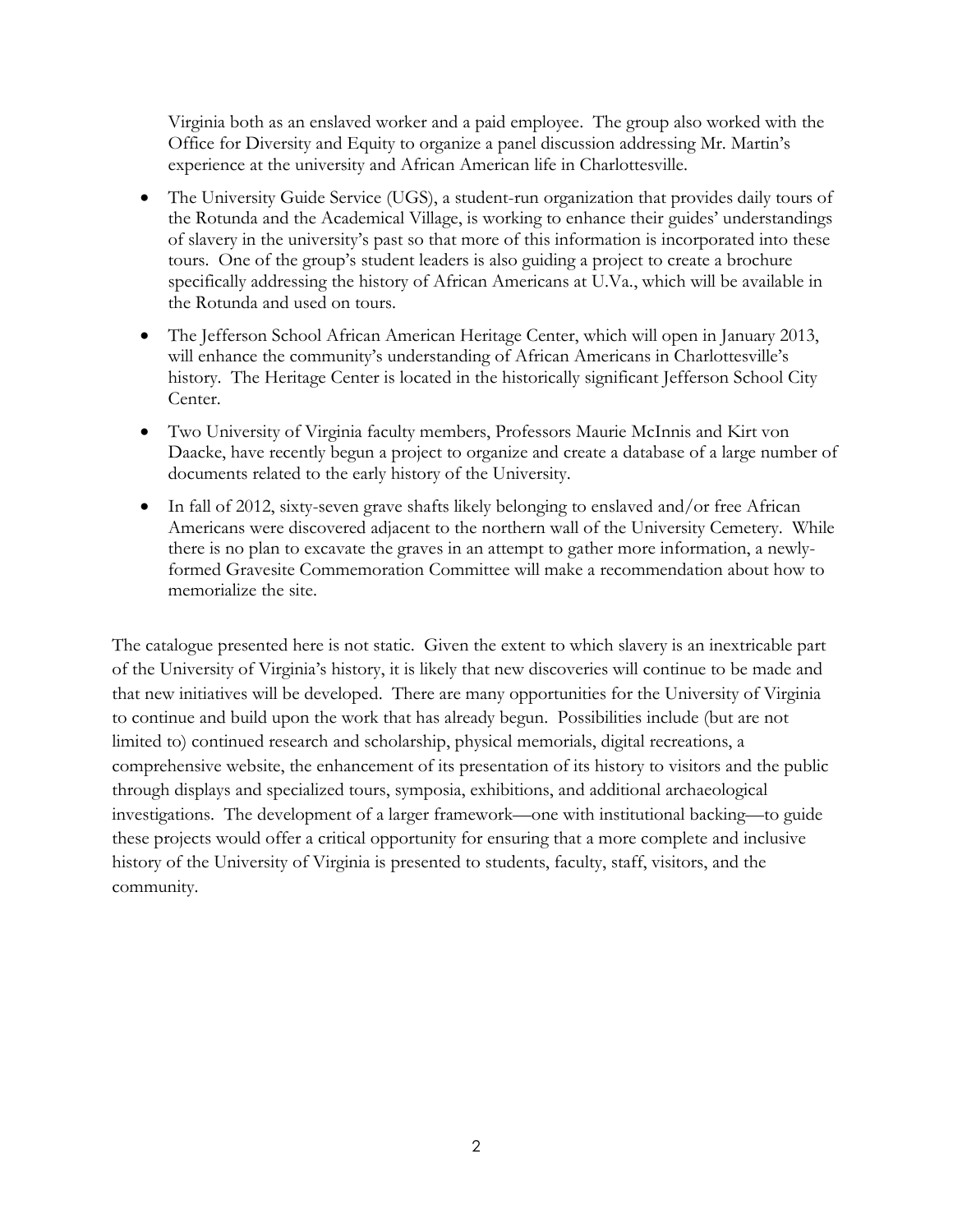### **INTRODUCTION**

Despite an abundance of research on so many aspects of University of Virginia's history, the university's relationship to slavery is a topic that has been explored by very few historians. Enslaved persons (owned by faculty or hired by the university from community members) were an integral part of life at the university during its formative decades. However, slavery is often missing in the presentation of the university's history to visitors as well as its own students, faculty, and staff. Two premier institutions – Monticello (with which University of Virginia is designated as a UNESCO World Heritage Site) and the Smithsonian Institution – have recently pursued deeper understandings of Thomas Jefferson's life as it relates to slavery and yet the university as a peer institution has largely been absent from these efforts. While there have been a number of events, scholarly activities, and proposed initiatives on- and off-Grounds to address this aspect of the university's past, these projects have lacked an cohesive framework and, in some cases, institutional backing.

The University of Virginia IDEA (inclusion, diversity, equity, access) Fund, an officially recognized alumni group, is interested in supporting a project to enhance public knowledge of this aspect of the university's unique history. To that end, the group commissioned this report, the aim of which is to provide an overarching view of various initiatives dealing with the historical fact of slavery at the University of Virginia, in order to assist interested parties in envisioning the best path forward.

Research for this report was conducted primarily in spring through fall of 2012. Faculty members familiar with this topic were consulted in order to identify key stakeholders, and meetings with these stakeholders occurred throughout 2012 (see Appendix A). The information gathered, along with additional online and print research, was used to develop the following catalogue of initiatives, presented in rough chronological order. It is the author's hope that the information included can be useful in furthering an institutional response to this important, yet painful, part of the University of Virginia's history.

MEGHAN SAUNDERS FAULKNER *Office of the Vice President and Chief Officer for Diversity and Equity, University of Virginia Education '10, Social Foundations*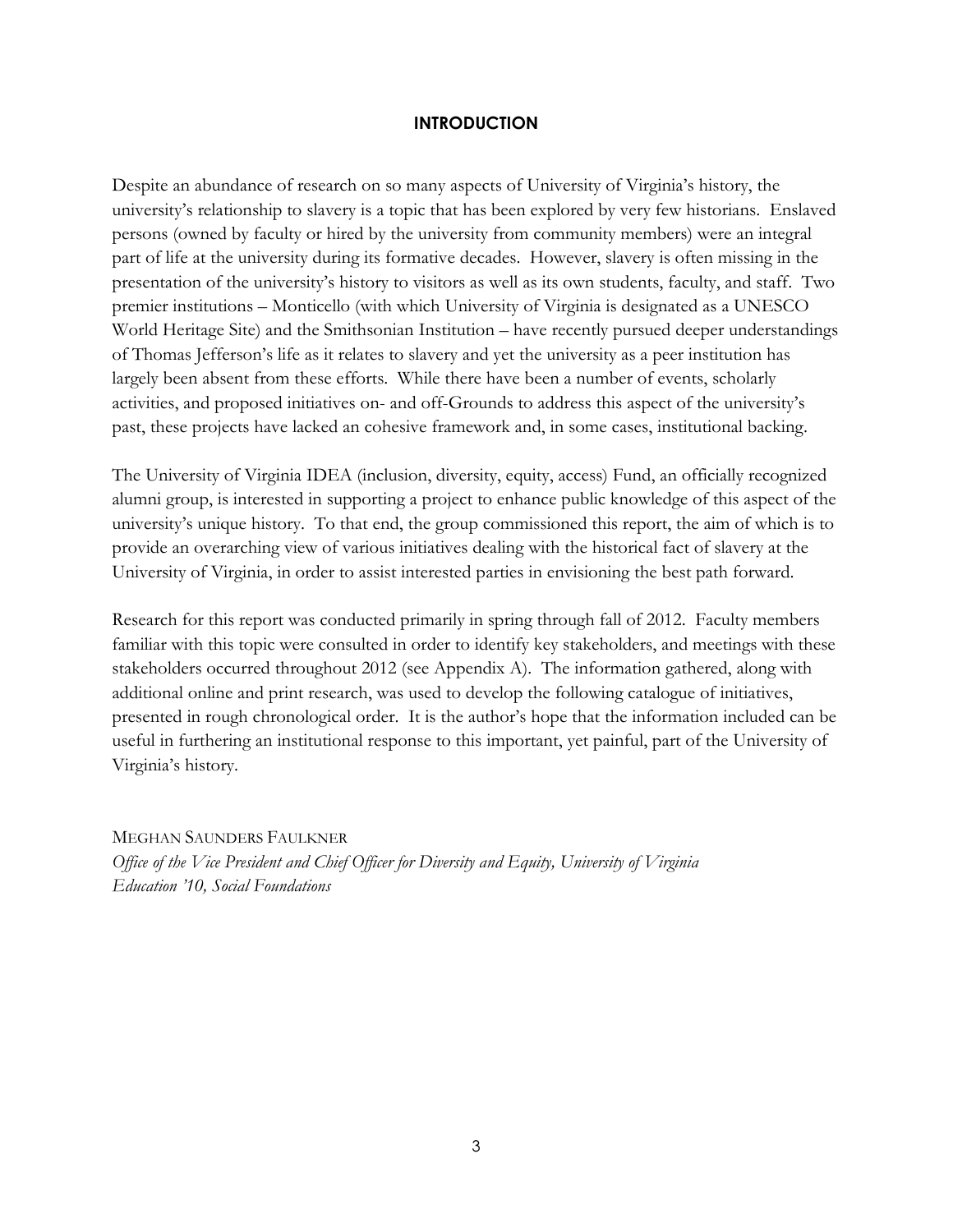### **CATALOGUE OF INITIATIVES**

This catalogue was developed in response to a perceived need for a comprehensive source describing past and current initiatives addressing the University of Virginia's historical relationship to slavery. Its purpose is to provide a resource for those groups and individuals interested in exploring this history and in identifying opportunities for collaboration. The initiatives below are presented in rough chronological order.

#### **"Slaves at the University of Virginia," Gayle M. Schulman (2003)**

Gayle Schulman, a local historian, conducted research for her paper "Slaves at the University of Virginia" and presented it to the African American Genealogy Group of Charlottesville/Albemarle in May 2003. It is the earliest known research paper to focus entirely on the topic of slavery at the University of Virginia. The names and histories of a number of the enslaved individuals who lived on Grounds are included. Schulman pays particular attention to Isabella Gibbons, who lived part of her life on Grounds in Pavilion VI and was owned by a U.Va. faculty member. After Emancipation, Gibbons went on to become an educator in the community and a teacher at the Charlottesville Freedmen's School. The paper also deals with a number of individuals who were enslaved at Monticello and then sold to University of Virginia faculty members after Thomas Jefferson's death.

#### **"Slaves, Freedpeople, and the University of Virginia," Catherine S. Neale (2006)**

Catherine Neale, who received an undergraduate degree from the College of Arts and Sciences in 2006, wrote an honors thesis for the Corcoran Department of History focusing on enslaved persons and freed African Americans who worked at U.Va. It is one of only two available research papers on the subject. Building upon Gayle Schulman's research for her paper "Slaves at the University of Virginia," Neale provides a more extensive overview of the nature of slavery at the university. Details such as names and brief biographies of enslaved persons who lived on Grounds are included. Neale also focuses on the "paradox" of Jefferson as a proponent of the ideals of liberty and freedom and Jefferson as a slave-owner. She writes, "Jefferson's self-proclaimed hobby of his old age, U.Va., inherited the struggle between liberty and slavery from its father."<sup>1</sup> Neale's work, completed while she was an undergraduate student, provides a solid foundation from which historians might enhance scholarship on this subject.

#### **Memorial Honoring the University's Original Labor Force**

In February of 2007, the University's Board of Visitors approved the installation of a slate memorial in the brick pavement of the passage under the south terrace of the Rotunda.<sup>2</sup> The memorial reads: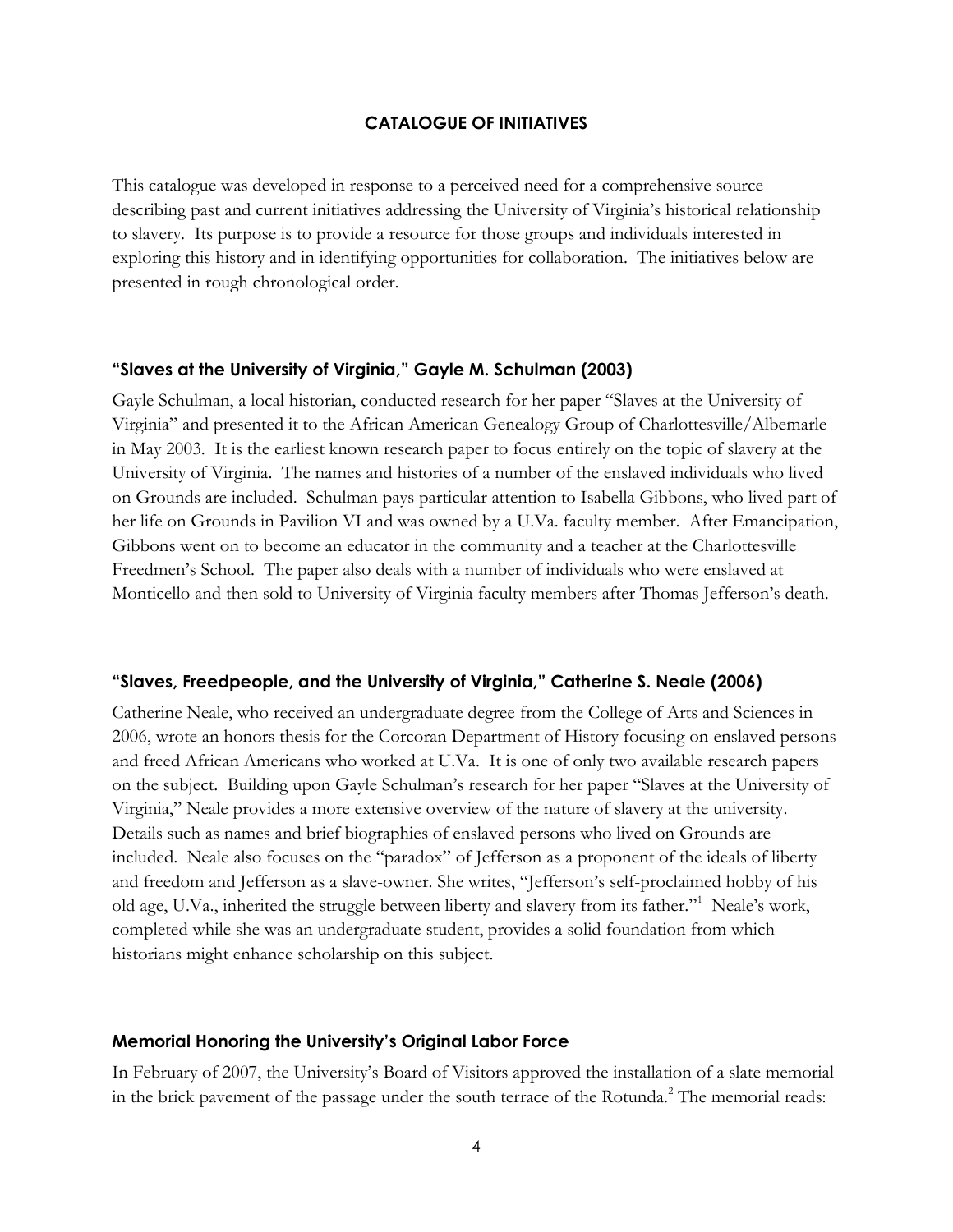"In honor of the several hundred women and men, both free and enslaved, whose labor between 1817 and 1826 helped to realize Thomas Jefferson's design for the University of Virginia" (see

Figure 1). A committee chaired by Brian Hogg, Senior Preservation Planner in the Office of the University Architect, designed the memorial as part of an effort led by President John Casteen III to honor the university's "original labor force," which included enslaved workers. While the installation of the memorial represented a notable milestone at the University of Virginia, the memorial has been criticized by some faculty and students as inadequate due to its relatively small size and only brief mention of enslaved laborers.

At the same 2007 Board of Visitors meeting, a second committee, also chaired by Brian Hogg, was charged with conducting research to identify enslaved workers and other persons of color who participated in constructing the university's original buildings and grounds.<sup>3</sup> It was proposed that the information gained from the committee's research be incorporated into a "commemorative and interpretive site that



**Figure 1: Slate memorial installed near the Rotunda in 2007**

will be part of Phase II of the South Lawn Project."<sup>4</sup> However, this committee ceased meeting after the installation of the slate memorial and the interpretive site has not been pursued further.

### **University and Community Action for Racial Equity (UCARE)**

In early 2007, the Virginia General Assembly passed a resolution that expressed regret for the state's role in the slave trade.<sup>5</sup> Shortly afterward, the University of Virginia Board of Visitors passed a commendation of this resolution, expressing a particular regret for the university's role in the employment of enslaved persons.<sup>6</sup> A group of faculty, students, and Charlottesville/Albemarle community members was formed following these two events with the intent to "understand and remedy the University's legacy of slavery, segregation and discrimination within and outside of the University," calling their group University and Community Action for Racial Equity (UCARE).

UCARE's goals, as stated on its website, are: "First, to understand the role that the University played in administrative, faculty and student support for slavery and racial segregation and discrimination; second, to understand the legacy of that role and its impact on present day racial disparities on and off grounds; and third, to find ways to address and repair that legacy."<sup>8</sup> UCARE members hope to help the University and adjacent communities come together to identify actions that will lead to reconciliation. Dr. Frank Dukes, Director of the Institute for Environmental Negotiation at the University of Virginia, is the director of the group and is supported by four interns (former and current students.) The group received three-year funding from the Andrus Family Fund in February of 2009, and as well as an additional two-year grant of \$142,000 from the same fund in September 2012 to continue its work.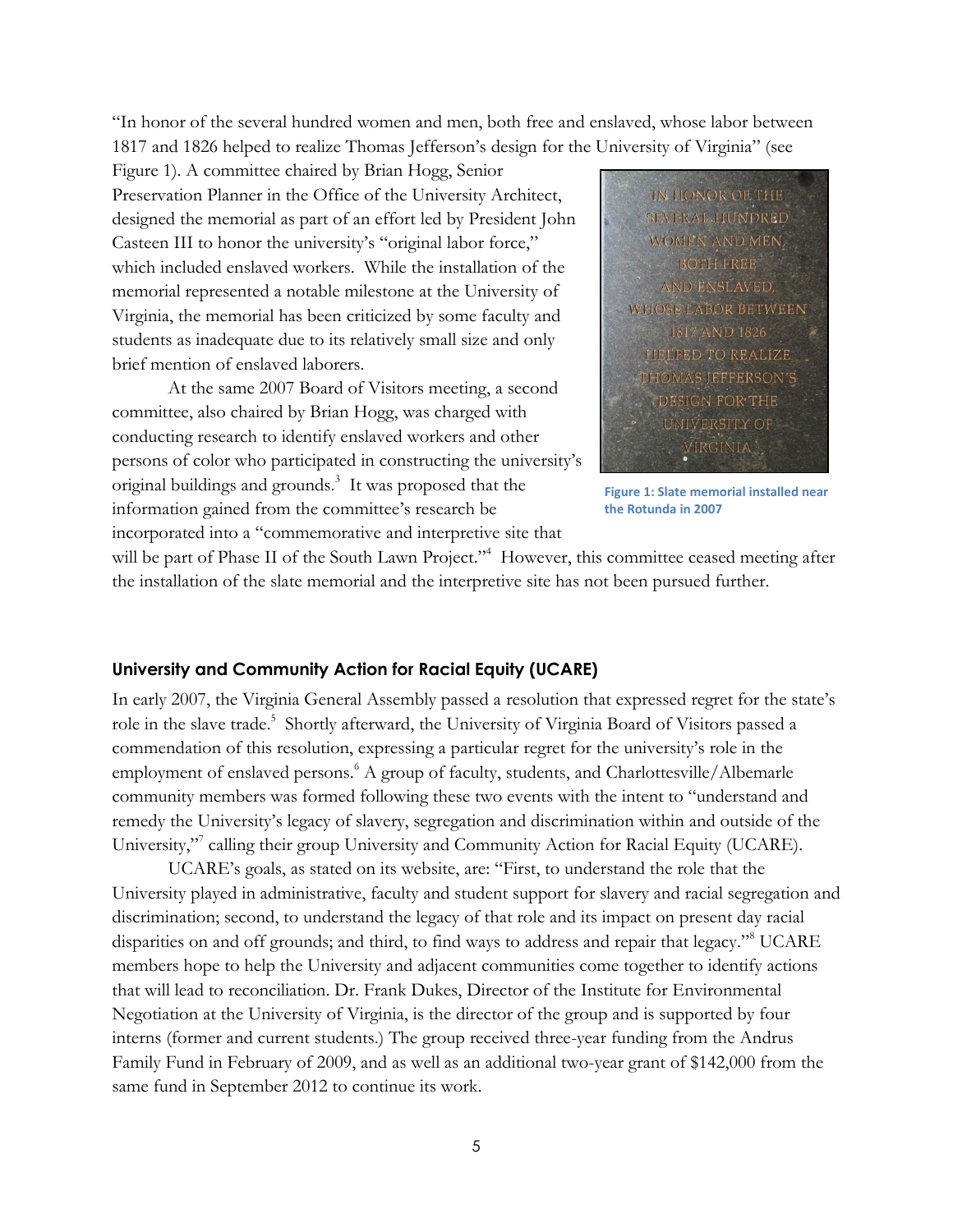In November 2011, UCARE released a report titled *Call for Reflection and Action*, the stated purpose of which was to highlight the linkage between past and present, between university and community, and between knowledge and action; to distill in one document the calls to action that various groups are currently pursuing, laying out the challenges that must be addressed by responsible individuals and institutions within the university and neighboring community; and to capture a moment in time in the university's and the community's collective and independent work on these complex issues.<sup>9</sup> The report contains information garnered from anonymous interviews with community members, some of whom are also employed by U.Va. The authors spoke with members of the community about what the passage of the Virginia General Assembly and Board of Visitors resolutions meant to them, and concluded that the answers were "disheartening for anyone who cares about the university or about university-community relations."<sup>10</sup> The report identifies a number of themes present in the interviews, including arrogance and isolation, the "Plantation," continuing racial discrimination, and resentment about distortion and omissions of history and image. Thus, one of the central arguments of the report is that the University of Virginia's relationship with the surrounding Charlottesville community is in need of repair.

Some of the beneficial aspects of the University presence in Charlottesville are stated as well. The report includes a list of some of the U.Va. programs whose missions align with UCARE's vision and goals, as well as examples of the responses of other universities to their historical relationships with slavery. It concludes with a list of goals and actions that might be implemented at the University of Virginia and in the Charlottesville community in order to improve their relationship.

#### **Memorial for Enslaved Laborers (MEL)**

Memorial for Enslaved Laborers  $(MEL)^{11}$  is a student-led action group of University and Community Action for Racial Equity (UCARE) that was organized in 2010. MEL was formed after student leaders (including the Student Council Diversity Initiatives Committee) distributed a survey to the entire university community. The survey, which received approximately 800 replies, asked questions about the small slate memorial installed in 2007 in the passage under the south terrace of the Rotunda and asked participants for feedback about the idea of proposing a new memorial. In 2010, MEL organized a panel discussion titled "The Slave Experience at U.Va," which brought together faculty members at U.Va. with knowledge of this history. MEL also sponsored a competition for memorial concepts in 2011 in partnership with Student Council, UCARE, and the Black Student Alliance. Three of the submissions were selected as winners and can be reviewed on the group's website.<sup>12</sup>

MEL student leaders continue to pursue their vision of a memorial for the enslaved laborers who once worked and lived on Grounds. In the 2012-2013 academic year, Jared Brown, a Fourth-Year student and Chair of the group, is working with other MEL members to produce a formal report summarizing the group's proposals and will submit it to University of Virginia administrators, including President Teresa Sullivan and Vice President and Chief Officer for Diversity and Equity Marcus Martin. The group has support from both Student Council and the Faculty Senate in its pursuit of a memorial on Grounds that is bigger, more noticeable, and a greater acknowledgement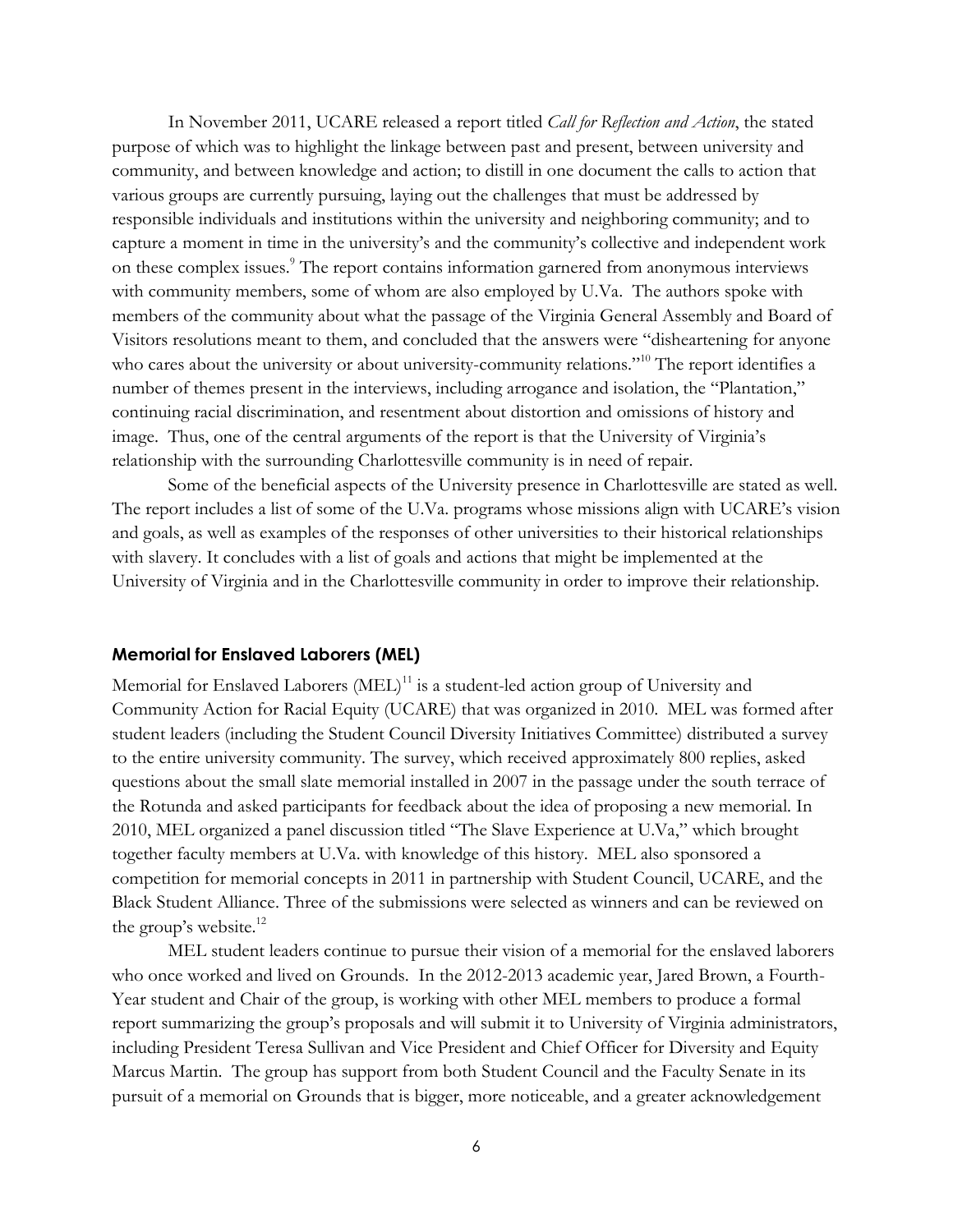of the role of enslaved workers in the construction of the university. Jared Brown has estimated a two to three year timeline to the completion of such a project. MEL leaders acknowledge that working productively with the university's administration on this project is the best path forward, and hope that the process for decision-making will be as transparent as possible.

#### **"The Slave Experience at U.Va." Panel Discussion**

An event titled "The Slave Experience at U.Va.: Uncovering the Truth" occurred on April 5, 2010 in Minor Hall 125 at the University of Virginia. Professors Ervin Jordan (Albert and Shirley Small Special Collections), Phyllis Leffler (Department of History), and Scot French (Department of History) made presentations to students and faculty. Their lectures focused on the experiences of enslaved persons who contributed to the construction of the University, the process of integration, and current research opportunities with the potential to accurately portray life in Jefferson's Academical Village. The event was sponsored by Student Council, University and Community Action for Racial Equity (UCARE), and the Carter G. Woodson Institute for African and African American Studies. Full videos of the presentations are available online.<sup>13</sup> Professor Jordan has written a forthcoming book on the African American experience at U.Va.

### **Archeological Investigations in the Pavilion VI Garden**

Rivanna Archaeological Services (Stephen M. Thompson, Principal Investigator) submitted a report titled *Archaeological Investigations in the Pavilion VI Garden* to the University of Virginia Office of the Architect in May 2008. The university commissioned this work, which took place from November 2006 to November 2007, from Rivanna Archaeological services in order to identify any important artifacts or structural remains that might be disturbed in the Pavilion VI garden during a planned restoration. The report documents the architectural remains and archaeological deposits



**Figure 2: Map showing approximate locations of Pavilion VI outbuildings** *(Source: Thompson, Archaeological Investigations in the Pavilion VI Garden)*

of four nineteenth century outbuildings within the Pavilion VI/Hotel D garden. One of the significant outcomes of this report is the finding that at least two of these buildings probably served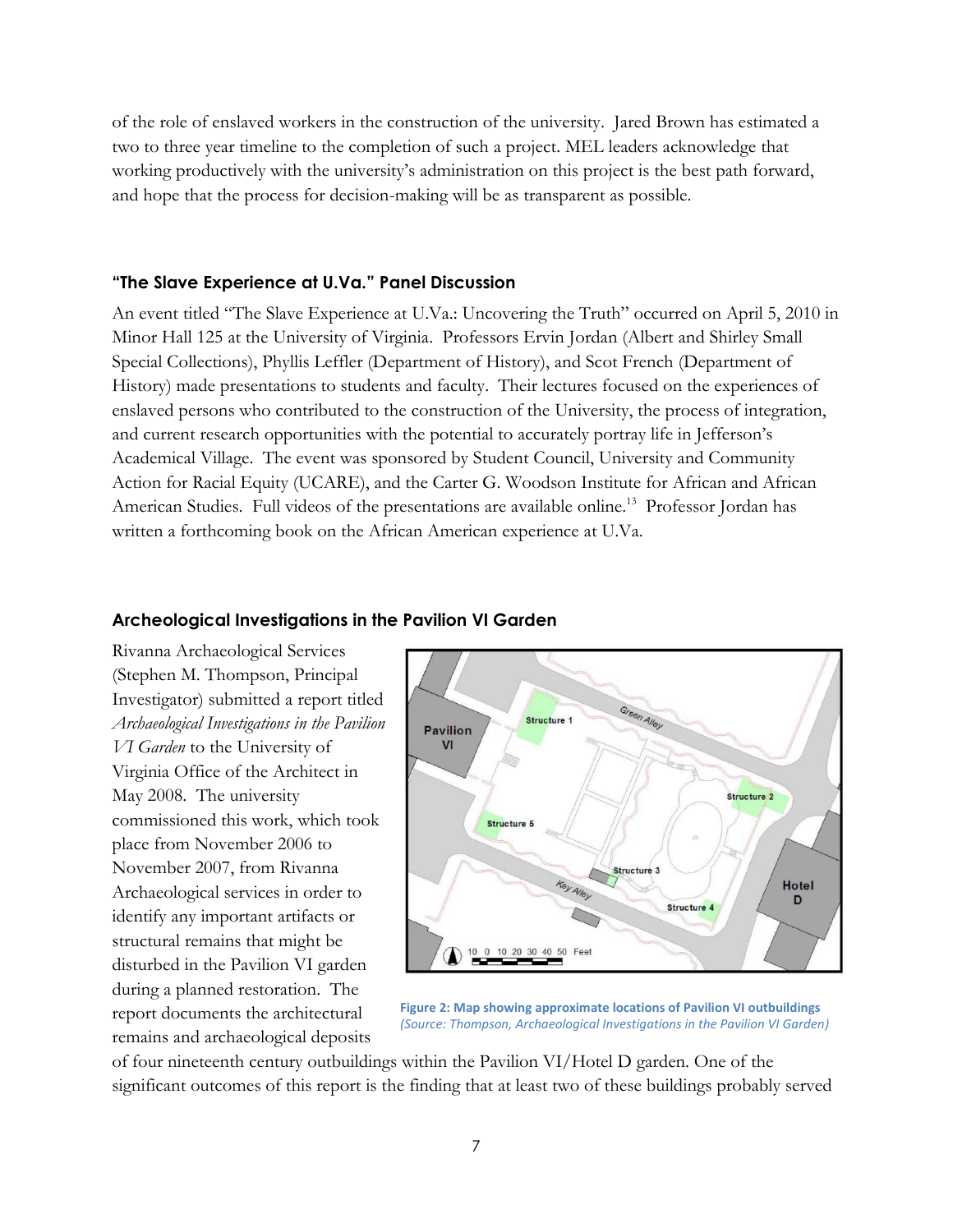as living and/or working spaces for slaves owned by the residents of Pavilion VI and Hotel D (see Figure 2). The discovery of these spaces and artifacts provides new insights into early life in the Academical Village.

The archaeological excavations detailed in the report offer, for the first time, extensive evidence of the various outbuildings that once occupied the space in the Pavilion gardens. The discovery of items of personal adornment and hygiene, including fragments of toothbrushes, fragments of a soap dish, part of a comb, and several buttons in the former location of an outbuilding led the archeologists to conclude that it is likely this particular space served as living quarters for enslaved persons. Thus, as the report points out, the Pavilion gardens once served very different purposes than they serve today. Though in modern times the gardens function as places for entertainment and reflection, they were utilitarian in their beginnings.<sup>14</sup> The insights provided in this report are vital to broadening common understandings of the University's history.

The University of Virginia has commissioned a Cultural Landscape Report (CLR) to be prepared in the upcoming year by Heritage Landscapes (Vermont), with input from Rivanna Archaeological Services. A CLR documents the significance and history of a cultural landscape, defined by the United States National Park Service as "a geographic area, including both cultural and natural resources and the wildlife or domestic animals therein, associated with a historic event, activity, or person or exhibiting other cultural or aesthetic values."<sup>15</sup> The CLR will determine and describe the significant elements of the Academical Village and their treatment since the construction of the university. It will also include an extensive history of the early university. This forthcoming report, scheduled for completion in 2013 or 2014, will be a useful guide for any project dealing with this history.

### **The South Lawn/ "Canada"**

The South Lawn addition, completed in 2010, raised significant cultural issues for the university. The South Lawn, which now houses three academic departments and a number of interdisciplinary programs, is located in an area known as "Canada" that was once an early community for free African Americans. The homestead of Catherine "Kitty" Foster, a free black woman who lived near the university from 1833 to 1863 on Venable Lane, as well as the



**Figure 3: Memorial at site of Kitty Foster Homestead** *Photo Credit: Tom Daly Source: McNair, "Going South: But Where's the Lawn?"*

adjacent African American burial grounds, were preserved as a one-acre park next to the South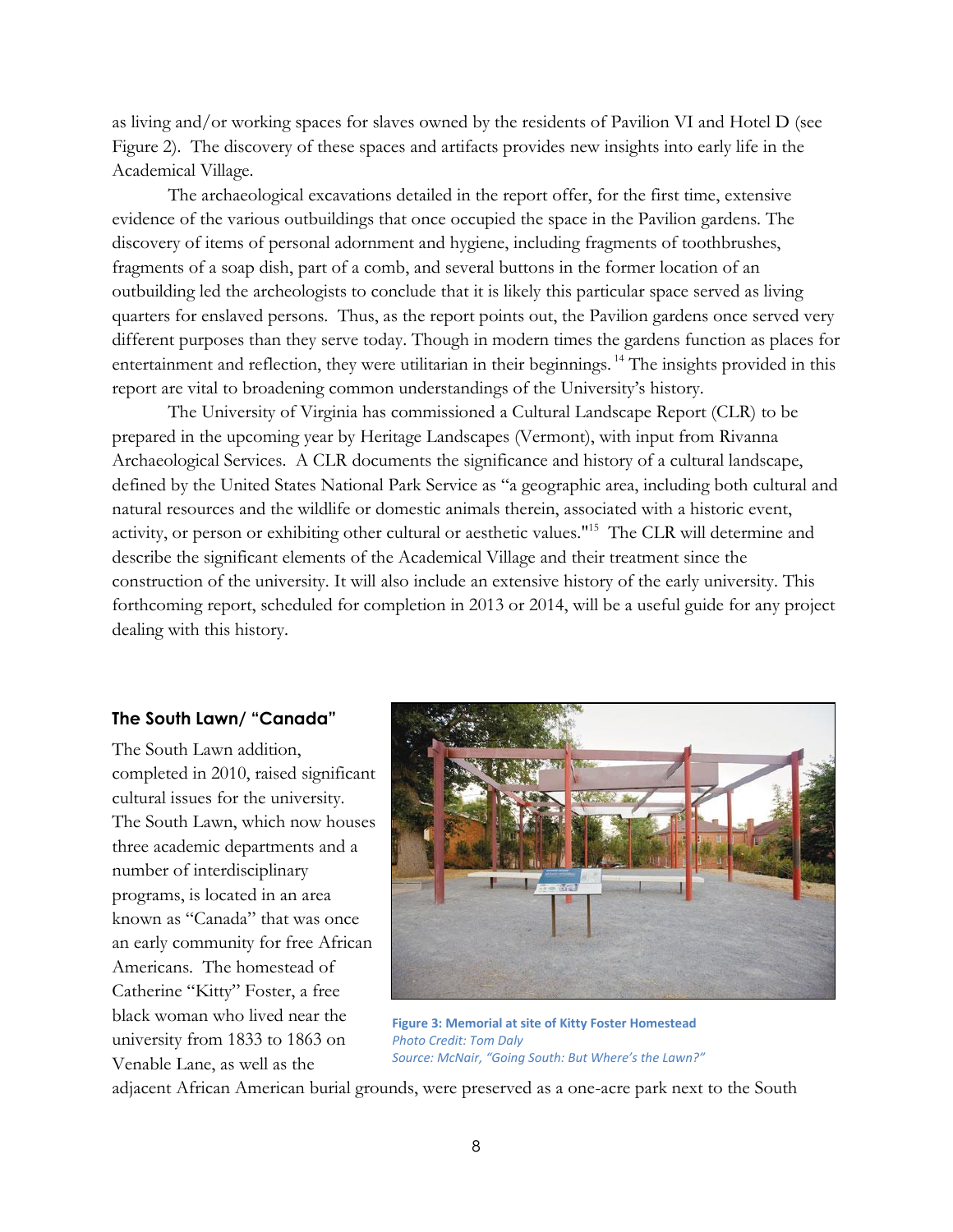Lawn project when construction began. Foster was a seamstress who worked doing laundry for faculty and students in the early to mid-nineteenth century, and who bought the property in 1833. Her descendants lived there until 1906. The site of Foster's home is now marked by a "shadow catcher" (see Figure 3), which is the size and shape of her former house and which marks the building's outline in shadow lines. The South Lawn project is viewed by many as a successful model of the integration of past and present communities.

### **Slavery at Jefferson's Monticello: Paradox of Liberty**

The exhibition Slavery at Jefferson's Monticello: Paradox of Liberty spent almost nine months (January 27-October 14, 2012) at the Smithsonian National Museum of American History in Washington, D.C. It was created by Rex Ellis, associate director of the National Museum of African American History and Culture (slated to open on the National Mall in 2015) and Elizabeth Chew, curator at Monticello, the home of Thomas Jefferson. The exhibition focuses on the seeming contradiction between Jefferson's espousal of the ideals of liberty and equality and his role as a slave-owner. Jefferson's sometimes inconsistently expressed philosophical opposition to slavery is

presented alongside the economic situation that kept him "trapped" as a slave-owner. That is, he was unable to fulfill his professed desire to rid himself of his involvement with the institution of slavery largely because the society and the economy in which he was entrenched were dependent on the free labor of slaves. Rather than vilify Jefferson, the exhibit asks visitors to engage with some of the complex philosophical challenges with which it is supposed Jefferson may have struggled. What does it mean for the author of the Declaration of Independence, a document deeply entrenched in the values of liberty and equality, to have owned hundreds of slaves during his lifetime?

Upon entering the exhibition space in the Smithsonian Museum of American History, one encounters a life-size statue of Jefferson in front of a backdrop featuring the names of the approximately



**Figure 4: Hern Family Map (on display as part of Paradox of Liberty Exhibit)** *Source: Monticello*

six hundred slaves who worked at Monticello during his lifetime. Other items included in the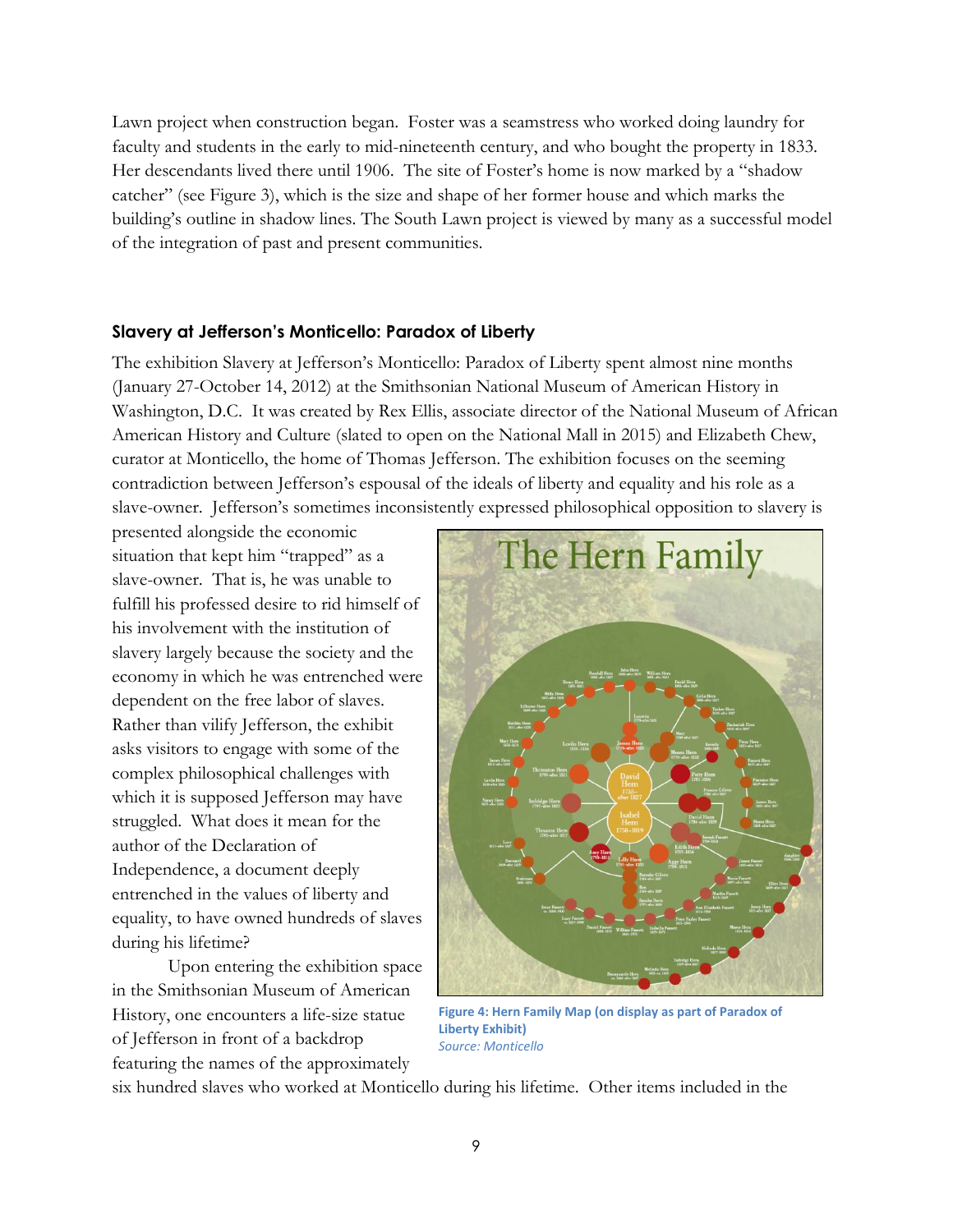exhibition are the desk on which Jefferson wrote the Declaration of Independence, as well as a large number of artifacts recovered from archaeological excavations on Mulberry Row, where many of the slaves at Monticello lived and worked, and at Shadwell, Jefferson's boyhood home.

The exhibition also focuses on a number of the large families of enslaved persons at Monticello, based on the research of Lucia "Cinder" Stanton, formerly Shannon Senior Historian at Monticello and author of the book *Those Who Labor for My Happiness: Slavery at Thomas Jefferson's Monticello*. There are several visual presentations of the Hubbard, Granger, Hemings, Fossett, Gillette, and Hern families (see Figure 4) which demonstrate the large family networks at Monticello. The stories of these descendants are explored further in a portion of the exhibition devoted to Monticello's Getting Word oral history project, begun in 1993 with the goal of preserving the histories of the African American families at Monticello.<sup>16</sup> A video that reveals the research and interview process for the project runs continuously.

The exhibition does not focus explicitly on the nature of slavery at the University of Virginia. However, it is known that a number of slaves owned by Jefferson at Monticello were sold to university faculty members. Figure 4 is a map of the Hern family on display in the exhibition. After Jefferson's death, three children of David and Isabel Hern were sold to individuals employed by the University of Virginia. Lily and Ben Hern were sold to a German professor of languages, and Thrimston Hern (born 1799) was sold to University of Virginia Proctor Arthur Brockenbrough for  $$600$  in 1829 in order to complete the stonework at the Rotunda.<sup>17</sup> A number of historians at Monticello believe that Thrimston Hern helped Thomas Jefferson lay the cornerstone of the University in 1817.<sup>18</sup> The exhibition is an intellectual springboard for further research and exploration into the ties between slavery at Monticello and at U.Va.

#### **Waiting on Liberty: Slavery in Jefferson's "Great House"**

The Waiting on Liberty tour at Monticello was first offered to the public in February 2012. In contrast to the tours traditionally offered at Monticello, Waiting on Liberty focuses on the lives and perspectives of the enslaved African Americans who lived at Monticello and were owned by Thomas Jefferson. Visitors are encouraged to view rooms and other spaces from the perspective of enslaved workers, and the two-hour session begins and ends with a group discussion. The processing session that concludes the tour provides an opportunity for participants to discuss the entire experience with other tour group members and guides.

Monticello has also compiled the online exhibition Landscape of Slavery: Mulberry Row at Monticello, through which visitors to Monticello's website can learn about the principal plantation street and center of work and domestic life for the free and enslaved people there.<sup>19</sup> This exhibition is the first part of a multi-year project to help real and virtual visitors understand Monticello, which was occupied not only by Thomas Jefferson and his family, but also by hired workers and approximately 130 enslaved people in any given year.<sup>20</sup> The goal of this project is to help visitors gain a more complex and accurate understanding of Monticello. In the near future, visitors to Monticello will be able to explore mini-exhibitions and interpretation stations along Mulberry Row,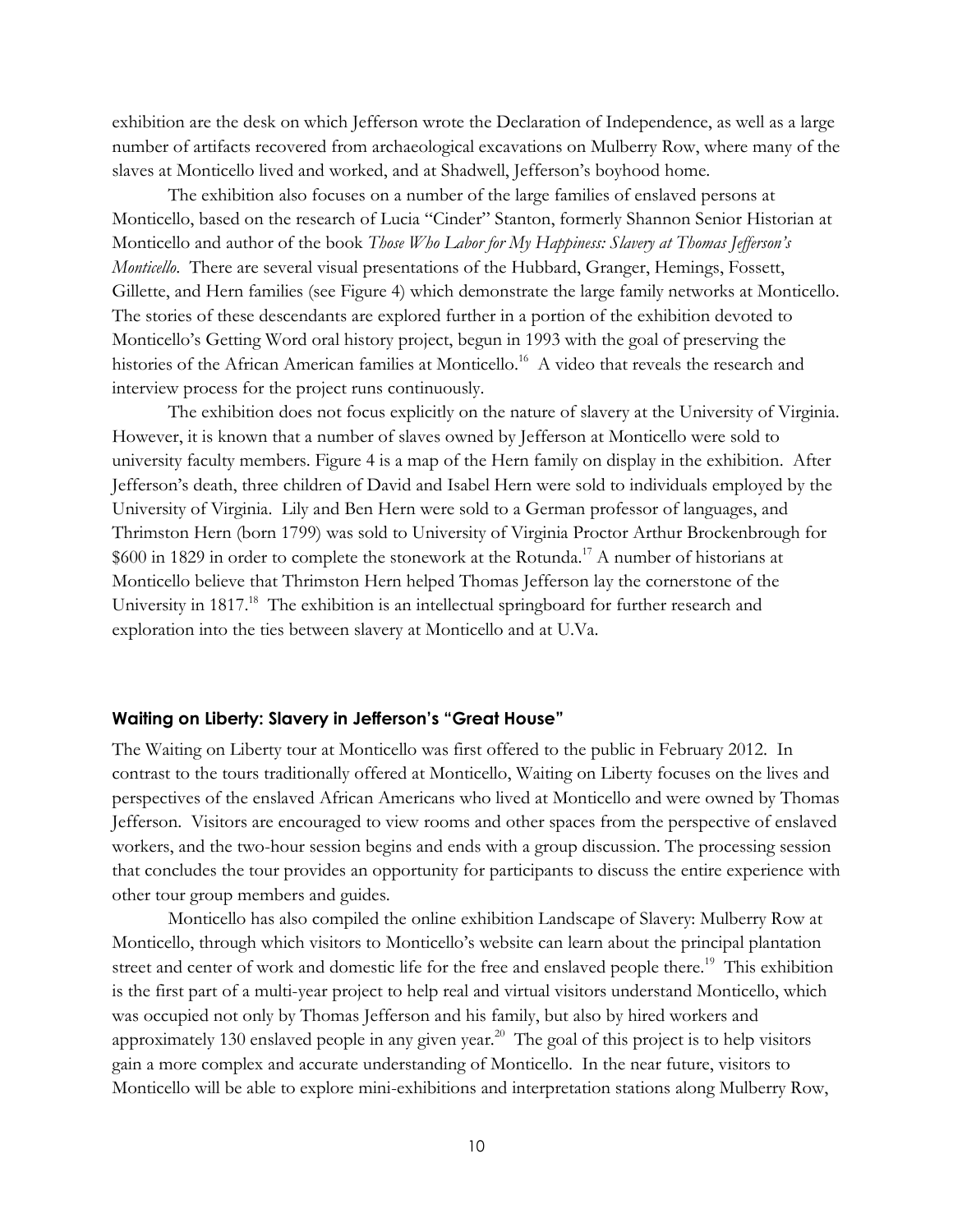and all of these new materials will be accessible on Monticello's website so that the information is available to those who may be unable to physically visit the historic site.

Topics explored in the online exhibition include: treatment, economy, labor, skills, resistance, family, and picturing Mulberry Row's people. The various types of work performed on Mulberry Row are also detailed. The exhibition includes digital maps, models, and animations (some of which are on physical display at Monticello) that were created by Earl Mark, associate professor of architecture at the University of Virginia. These digital creations depict the various stages of the development of Mulberry Row as it grew to accommodate the size of the plantation. The future plan for this project includes the restoration of mountaintop roads and the reconstruction of several original buildings.

# **Honoring Henry Martin**

Henry Martin (1826-1915) was known to generations of students and faculty as the University of Virginia bell-ringer. Born at Monticello on July 4, 1826, the day Thomas Jefferson died, Martin spent over fifty years at U.Va. as both an enslaved worker and an employee. In 2012, two events exploring Henry Martin's life and time at the University were sponsored as part of the annual Community MLK Celebration, a calendar of events honoring the life and legacy of Dr. Martin Luther King Jr. A panel of historians discussed "The



**Figure 5: Plaque Honoring Henry Martin**

Enduring Legacy of Henry Martin: African American Life in Charlottesville and the U.Va. Community." An evening event also took place in the Dome Room of the Rotunda, with remarks from President Teresa Sullivan as well as the reading of a City of Charlottesville proclamation to honor Mr. Martin.

As the result of efforts by U.Va. IDEA Fund trustees and the Office for Diversity and Equity, a plaque honoring Henry Martin was installed near the University Chapel in summer of 2012 (see Figure 5).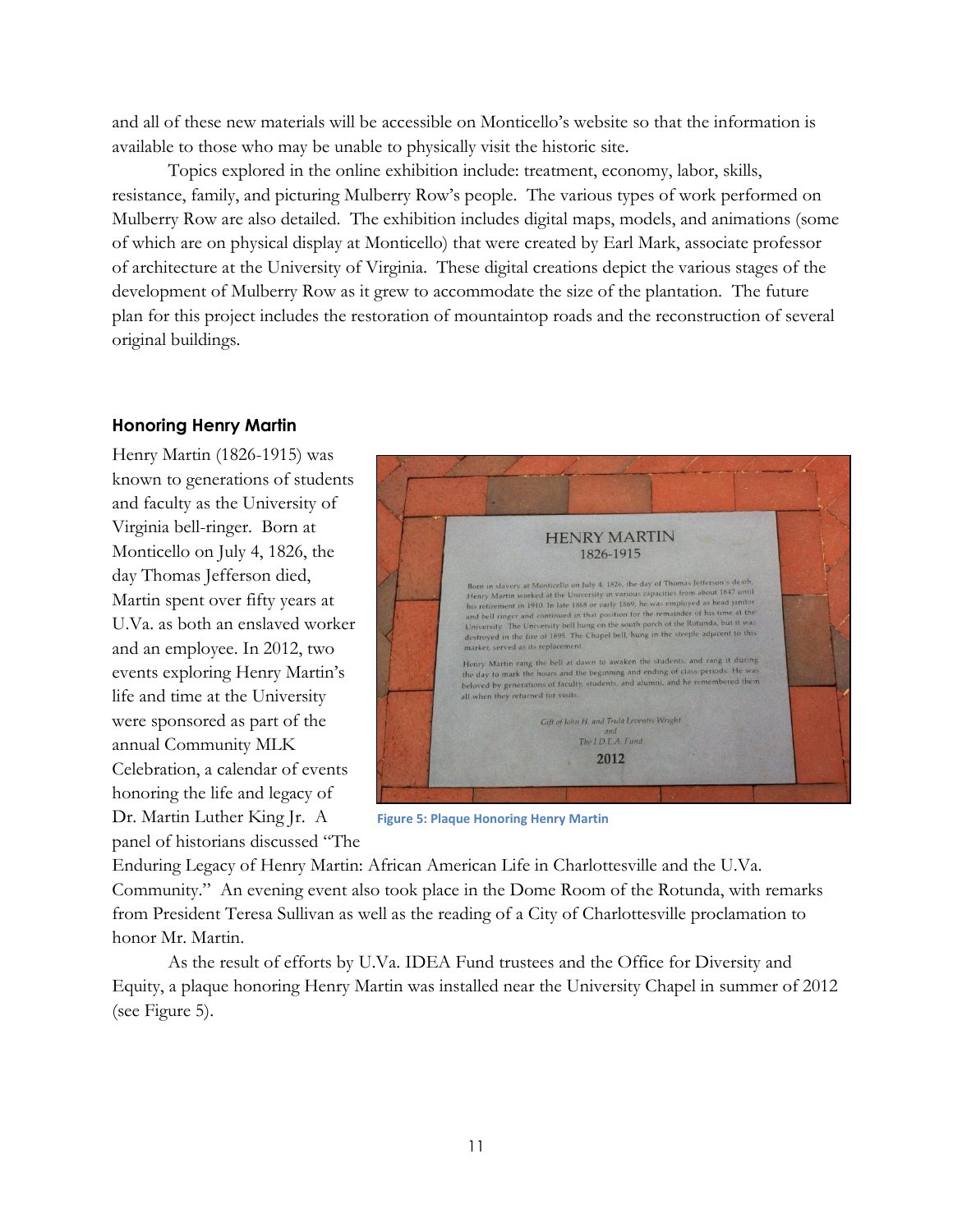#### **University Guide Service Tours**

The University Guide Service (UGS) is a completely student-run volunteer organization that provides daily historical tours of the Rotunda and the Academical Village, as well as admissions tours to prospective students. The organization has a membership of over one hundred tour guides at any given time and provides over one thousand tours to visitors each semester. Since the tours are unscripted, guides are required to have a high level of knowledge about the history of the University of Virginia, and must make a commitment of at least three semesters (one full semester of training and two semesters as a tour guide).

New guides are trained by other student members with the aid of a six hundred-page manual provided to them at the beginning of their training. There are two documents in this manual pertaining specifically to slavery and the university—one is titled "Jefferson and Slavery" and the other "Slavery and the University of Virginia." Both of the documents (a total of twelve pages) were compiled several years ago by UGS members in consultation with Cinder Stanton, formerly Shannon Senior Historian at Monticello. Thus, all of the incoming guides are oriented to this history. According to Conor O'Boyle, probationary chair for 2012-2013, there has been an obvious trend over the past few years to emphasize to new guides the importance of honestly and frankly discussing slavery on the tours. Though the topics covered on each tour can vary quite dramatically depending on its leader, Conor expressed that one of his goals was to ensure that all twenty-six of the incoming guides in fall of 2012 were well informed about and comfortable with the topic of slavery in the University's history. Also as part of the training, Professor Maurie McInnis (Department of Art History) delivers a lecture on the topic to the guides-in-training each semester.

UGS also provides a specialized tour on the history of African Americans at U.Va. and a tour about women at U.Va. Ian Sander, chair of specialty tours, expressed that the history of African Americans tour was offered weekly during 2011-2012, but at times was poorly attended. Each of the specialty tours is currently available at the request of visiting groups. Ian reported that it is one of his goals in 2012-2013 to communicate more widely about the availability of these tours in order to attract more participants. He is currently guiding a project to create a brochure specifically addressing the history of African Americans at U.Va. The brochure will be used in conjunction with tours and will be available to Rotunda visitors.

#### **Jefferson School African American Heritage Center**

The Jefferson School African American Heritage Center will open in January 2013 and is located in the Jefferson School City Center, listed on the National Register of Historical Places. The Heritage Center will have a deep historical significance for the Charlottesville community in that it will be located in the renovated building that once housed the Jefferson School, which served African American students beginning shortly after Emancipation. The history of the Jefferson School dates back to the end of the Civil War in 1865, when the New England Freedmen's Aid Society sent a teacher named Anna Gardner to Charlottesville to open a school for former slaves. The school was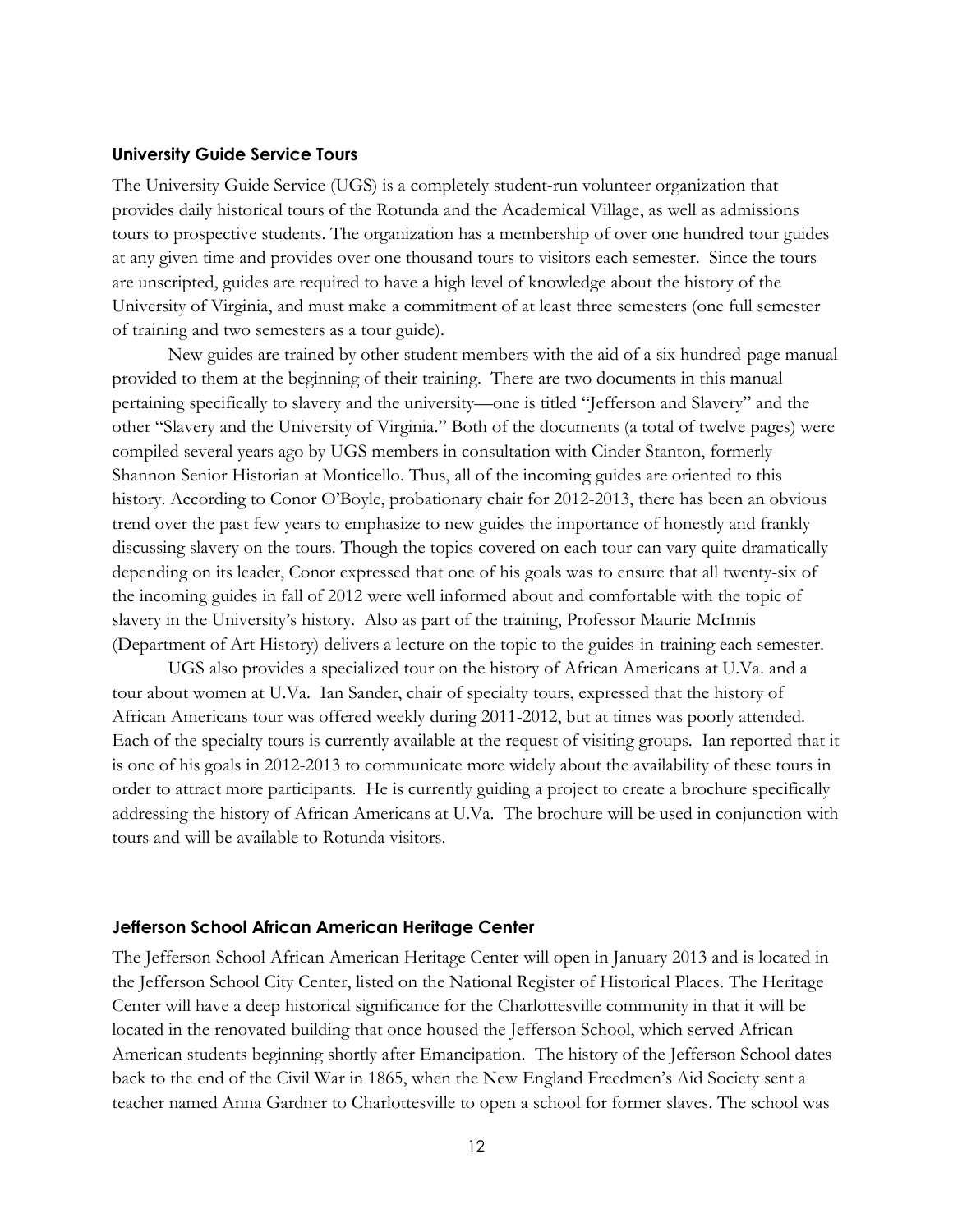housed in various buildings in the city until 1926, when, as the result of a petition by parents and community leaders to the school board, the city built a high school for African American students in the building now known as the Jefferson School. It is located in Vinegar Hill, a predominantly African American neighborhood that, at its height, was a flourishing commercial and residential area. From 1926 until integration occurred, the school underwent a number of expansions as the population of African American students in Charlottesville continued to grow.

The Jefferson School has been completely renovated and upgraded with state-of-the-art modern features while still retaining the historical qualities and character of the original building. In addition to the Heritage Center, it remains home to the Carver Recreation Center, which offers health and fitness activities for the location population. It also houses other tenants offering a range of educational, social, health, and recreational services for the community. These resident partner organizations include: Common Ground Healing Arts, the Jefferson Area Board for Aging (JABA), Literacy Volunteers of Charlottesville/Albemarle, Martha Jefferson Hospital, Piedmont Family YMCA, Piedmont Virginia Community College, and The Women's Initiative. The Heritage Center's mission is to "honor and preserve the rich heritage and legacy of the African American community of Charlottesville-Albemarle, Virginia. Through intergenerational offerings, the Center will promote a greater appreciation for and understanding of, the contributions of peoples of color locally, nationally, and globally."<sup>21</sup>

### **Documenting the University's Early History**

Maurie McInnis is professor of American art and material culture (Department of Art History) and associate dean of undergraduate academic programs at the University of Virginia. Her main research interest is in the cultural history of American art in the colonial and antebellum South. Her book *Slaves Waiting for Sale: Abolitionist Art and the American Slave Trade* explores the evolution of abolitionist art and the role of visual culture in the world of abolitionism. She teaches the course Arts and Cultures of the Slave South, as well as a First-Year seminar on the history of the University of Virginia, in which she covers the topic of U.Va.'s relationship with slavery.

Kirt von Daacke is associate professor in the Department of History and assistant dean in the College of Arts and Sciences. His research centers upon social constructions of race, community social hierarchies, and identity in eighteenth and nineteenth century America, with a particular focus on the complex interplay of race and culture in the antebellum South. His first book, *Freedom Has a Face: Race, Identity, and Community in Jefferson's Albemarle*, was published by the University of Virginia Press in October 2012.

In a May 2012 meeting with Tierney Fairchild, John Wright, and Meghan Faulkner, Dean McInnis explained that she and Dean von Daacke are in the preliminary stages of a project in collaboration with the Institute for Advanced Technology in the Humanities (IATH) and the University Library to create a database of a large number of documents related to the early history of the university. Its working title is Faculty, Students, and Subjects in Jefferson's Academical Village. The project began during the summer of 2012 and entails conserving, transcribing, digitizing, and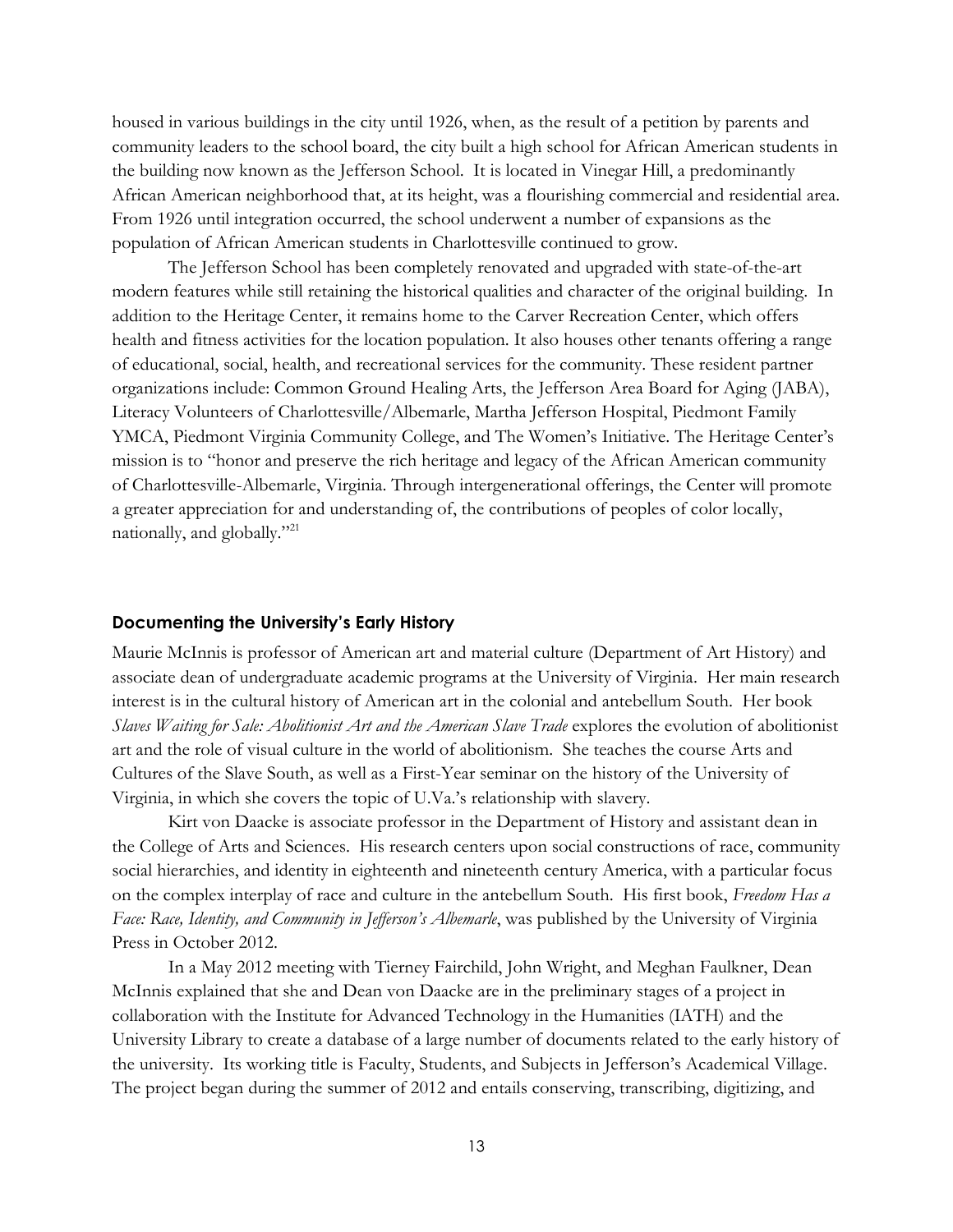organizing a great amount of largely untouched documentation (for example, Board of Visitors minutes and Bursars accounts). Many of these documents are handwritten, contained in bound books, and have never been catalogued. The project is in its very early stages, but Professor McInnis believes that it is a five to seven year undertaking that will involve dozens of graduate student assistants. At the point when the database is completed and searchable, it will be an invaluable resource for those researching the university's history.

#### **Discovery of Forgotten Graves**

In fall of 2012, sixty-seven grave shafts were discovered during an archaeological survey performed by Rivanna Archaeological Services as part of a planned expansion of the University of Virginia Cemetery. The graves are located adjacent to and north of a cemetery wall built in 1915. No clues as to the identities of the persons buried in the previously unknown graves were uncovered during the physical investigations, though it is likely that, given the significant number of grave shafts, the burial site was used by a large population associated with the University of Virginia. Benjamin Ford, Principal Investigator of Rivanna Archaeological Services, notes that with the exception of students, enslaved African Americans were the largest population of individuals living on Grounds during the nineteenth century, when the graves are believed to have been filled. $^{22}$ 

A Gravesite Commemoration Committee was formed in mid-November 2012 with the responsibility of recommending appropriate treatment and interpretation of the newly discovered section of the cemetery. At this time, the university has no plans to excavate the graves. However, the committee will make a recommendation about how to memorialize the site.<sup>23</sup>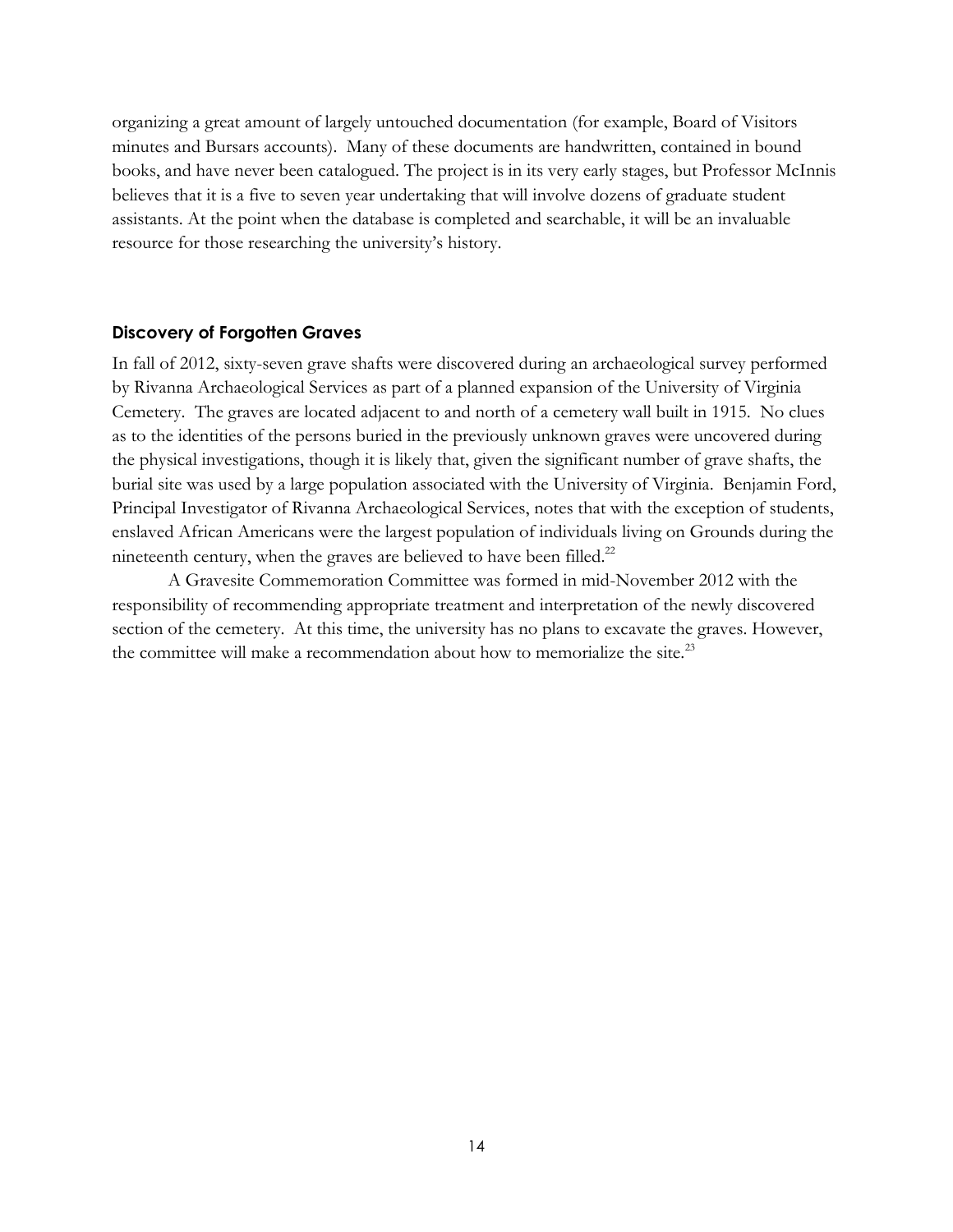# **OPPORTUNITIES**

This preliminary list of opportunities for further engagement is intended as a guide for IDEA Fund trustees and others interested in pursuing future projects around the University of Virginia's relationship with slavery. It is a compilation, in no particular order, of possible future steps that were suggested in stakeholder meetings and discussions of this report.

- Work with the Office for Diversity and Equity as well as other university administration offices on an overarching institutional framework and/or approach to its unique early history. As part of this process, it would be instructive to consider the institutional approaches taken by Brown University and others.
- Collaborate with Memorial for Enslaved Laborers (MEL) and other groups on the memorial plan.
- Create efforts similar to the Henry Martin project in order to educate students, faculty, staff, and visitors about enslaved individuals who worked on Grounds.
- Provide support for more archaeological investigations throughout other areas of the original Grounds.
- Support the Cultural Landscape Report committee's work.
- Support the work of and/or collaborate with Deans Maurie McInnis and Kirt von Daacke on the comprehensive database.
- Fund print materials (brochures or pamphlets) to be distributed to visitors to the Rotunda.
- Collaborate with the Office of Public Affairs on the production of a high-quality video focusing on the University's early history that could be shown at new faculty and staff orientations.
- Partner with Monticello in their research. Collaborate with Monticello on events around Jefferson and slavery.
- Support the creation of a historical exhibition focusing on slavery at U.Va.
- Propose and/or support the interpretation of outbuildings in a Pavilion garden.
- Support new interpretive/interactive media in the improved Rotunda Visitor's Center, in collaboration with the Office of the Architect.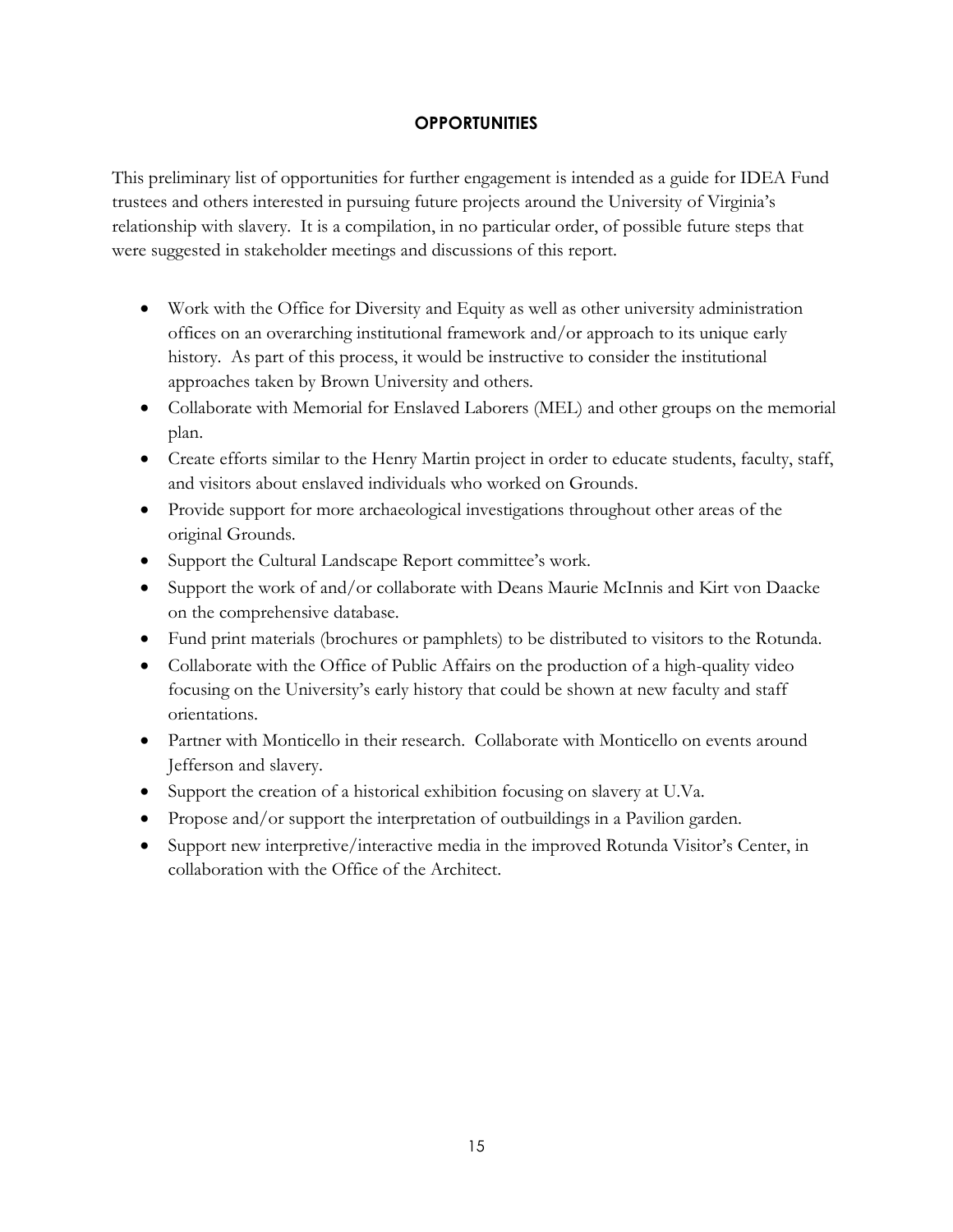### **CONCLUSION**

Over the past decade, an increasing number of colleges and universities across the country have, in a variety of ways, marked their historical relationships with slavery. Brown University, Emory University, the University of Maryland, the University of North Carolina at Chapel Hill, William and Mary, and Yale University have made coordinated efforts on an institutional level to explore the ways in which slavery is entangled with their individual histories. Memorials, courses, archival exhibits, apologies, and the establishment of centers to further related research have been included in the responses of these schools.

Enslaved individuals played an integral role in the construction of the University of Virginia and in the day-to-day operation of the university during its formative decades. Many early faculty members owned slaves who resided and worked on Grounds. And though students were not allowed to bring their "servants" to live on Grounds with them, the enslaved individuals owned by faculty or hired by the university performed essential roles in students' daily lives during the university's first several decades.<sup>24</sup> As captured in this report, two premier institutions – Monticello (with which U.Va. is designated as a UNESCO World Heritage Site) and the Smithsonian Institute– have recently pursued deeper understandings of Jefferson's life as it relates to slavery, and yet the University as a peer institution has been largely absent from these efforts.

A number of efforts have been made in Charlottesville by University of Virginia faculty, staff, and students, as well as community members, to bring attention to the university's historical relationship with slavery. Some of these on-Grounds initiatives, such as the activities led by University Community Action for Racial Equity (UCARE) and the student group Memorial for Enslaved Laborers (MEL), have increased public dialogue about this particular history. Some, such as the memorial approved by the Board of Visitors in 2007 and the archaeological investigations in the Pavilion VI garden, have resulted in physical changes on Grounds. Other related developments, such as the recent efforts at Monticello to portray Thomas Jefferson's relationship to slavery and the Jefferson School African American Heritage Center in Charlottesville, have increased public awareness from off-Grounds.

The growth of such efforts and the increasing attention they have drawn represent an important opportunity for the University of Virginia to create a cohesive framework for projects at U.Va. that could guide the incorporation of this history into the university experience for students, faculty, staff, students, and community members. This important step would also define the university's institutional approach to addressing its relationship with slavery and responding to the significant role that slaves played in the construction and early life of the institution.

Some stakeholders will ask why any university should choose to explore parts of its history that are inherently painful and controversial. An eloquent explanation is captured in the *Report of the Brown University Commission on Slavery and Justice*: "Brown is a university. Universities are dedicated to the discovery and dissemination of knowledge. They are conservators of humanity's past. They cherish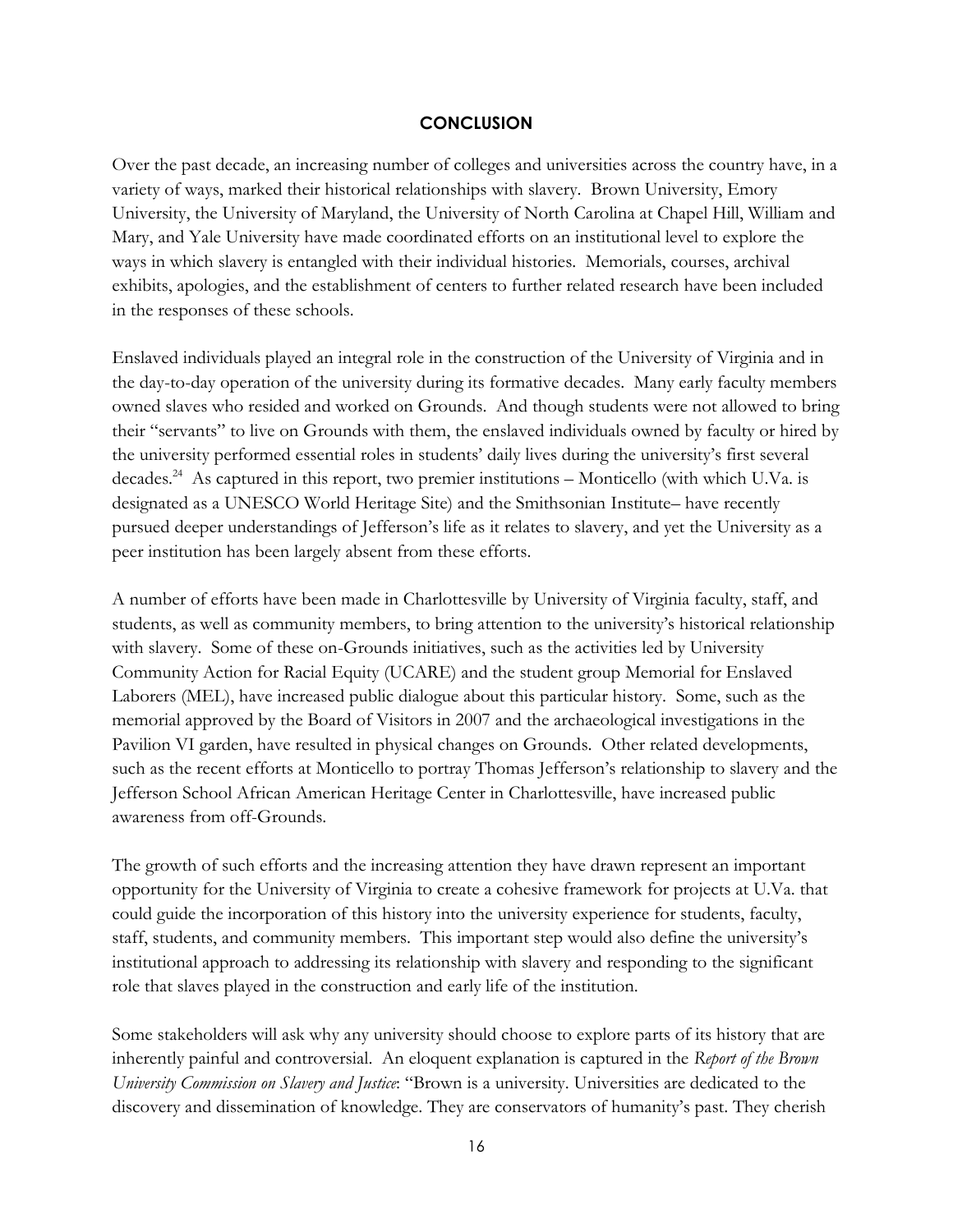their own pasts, honoring forbears with statues and portraits and in the names of buildings. To study or teach at a place like Brown is to be a member of a community that exists across time, a participant in a procession that began centuries ago and that will continue long after we are gone. If an institution professing these principles cannot squarely face its own history, it is hard to imagine how any other institution, let alone our nation, might do so."25

Similarly, the following words of Thomas Jefferson, our founder, should serve as a guide in this endeavor. He wrote: "This institution will be based on the illimitable freedom of the human mind. For here we are not afraid to follow truth wherever it may lead, nor to tolerate any error so long as reason is left free to combat it."<sup>26</sup>

This catalogue of initiatives is intended to serve as a stepping-off point from which University of Virginia alumni, faculty, staff, students, and Charlottesville community members might begin to envision a continued path forward to understand and respond to the university's full and rich history.

<sup>19</sup> See<http://www.monticello.org/mulberry-row>

 $\overline{\phantom{a}}$ <sup>1</sup> Neale, 5.

<sup>2</sup> University of Virginia Board of Visitors, February 2007, 7251-52.

<sup>3</sup> Ibid., 7222.

<sup>4</sup> Ibid., 7222.

 $5 \text{ http://leg1.state.va.us/cej-bin/legp524.exe?071+ful+HI728H1}$ 

<sup>6</sup> [http://www.virginia.edu/bov/meetings/07marapr/'07%20APRIL%20BOARD%20MINUTES.pdf](http://www.virginia.edu/bov/meetings/07marapr/)

<sup>7</sup> <http://pages.shanti.virginia.edu/ucare/home/vision-and-mission-statement/>

<sup>8</sup> <http://www.ucareva.org/about/>

<sup>9</sup> UCARE, 2.

<sup>10</sup> UCARE, 5.

<sup>11</sup> See the group's website for more information: [http://www.ucareva.org/about/current-projects/memorial-for](http://www.ucareva.org/about/current-projects/memorial-for-enslaved-laborers/)[enslaved-laborers/](http://www.ucareva.org/about/current-projects/memorial-for-enslaved-laborers/)

<sup>&</sup>lt;sup>12</sup> Winning designs can be reviewed at: [http://pages.shanti.virginia.edu/ucare/about/current-projects/memorial-for](http://pages.shanti.virginia.edu/ucare/about/current-projects/memorial-for-enslaved-laborers/)[enslaved-laborers/](http://pages.shanti.virginia.edu/ucare/about/current-projects/memorial-for-enslaved-laborers/)

<sup>13</sup> See [http://www.youtube.com/watch?v=h4xx4yuGwAo&feature=plcp.](http://www.youtube.com/watch?v=h4xx4yuGwAo&feature=plcp)

<sup>14</sup> Thompson, ii.

<sup>15</sup> <http://www.nps.gov/hps/tps/briefs/brief36.htm>

<sup>16</sup> See<http://www.monticello.org/getting-word>

<sup>17</sup> Stanton, 65.

<sup>18</sup> Dillard 2012.

<sup>20</sup> Stein, [http://www.monticello.org/mulberry-row/about/donate.](http://www.monticello.org/mulberry-row/about/donate)

<sup>21</sup> <http://jeffschoolheritagecenter.org/index.html>

 $22$  Hull 2012.

 $23$  Ibid.

<sup>24</sup> Neale, 7.

<sup>25</sup> Brown University Steering Committee on Slavery and Justice (2006), 6.

<sup>26</sup> Thomas Jefferson to William Roscoe, December 27, 1820.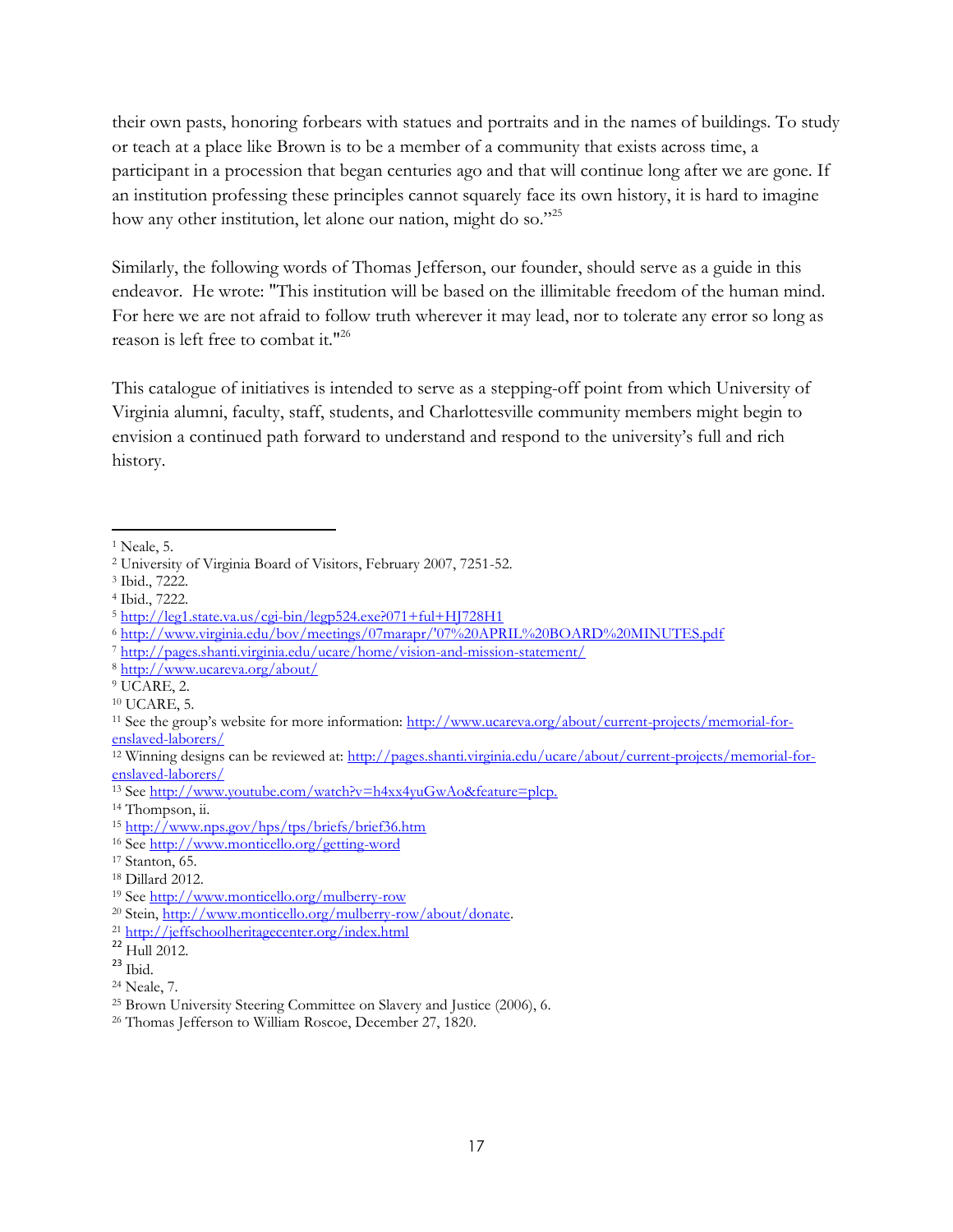#### **WORKS CITED**

- Birnbaum, Charles A. "Preservation Brief #36. Protecting Cultural Landscapes: Planning, Treatment and Management of Historic Landscapes." National Park Service, 1994. Web. 5 September 2012. <http://www.nps.gov/hps/tps/briefs/brief36.htm>.
- Brown University. "Steering Committee on Slavery and Justice." n.d. Web. 25 September 2012. <http://brown.edu/Research/Slavery\_Justice/#>.
- Brown University Steering Committee on Slavery and Justice. *Slavery and Justice: Report of the Brown University Steering Committee on Slavery and Justice*. Providence: Brown University, 2006.
- Dillard, Brandon. "Waiting on Liberty" Tour of Monticello. 29 March 2012.
- Hull, Robert. "University Cemetery Survey Yields More Grave Shafts; Commemoration Panel Formed." UVAToday. 3 December 2012. Web. 4 December 2012. <http://news.virginia.edu/content/university-cemetery-survey-yields-more-grave-shaftscommemoration-panel-formed>.
- Jefferson School African American Heritage Center. "About the Jefferson School African American Heritage Center." n.d. Web. 5 September 2012. <http://jeffschoolheritagecenter.org/index.html>.
- McNair, Dave. "Going South: But Where's the Lawn?" *The Hook*. 30 September 2010. Web. 21 September 2012. <http://www.readthehook.com/86465/cover-going-south-wheres-lawn>
- Neale, Catherine. "Slaves, Freedpeople, and the University of Virginia." Undergraduate Thesis, University of Virginia Corcoran Department of History, April 2006.
- Stanton, Lucia. *Free Some Day: The African-American Families of Monticello*. Charlottesville: Thomas Jefferson Foundation, 2000.
- Stanton, Lucia. *"Those Who Labor for My Happiness": Slavery at Thomas Jefferson's Monticello*. Charlottesville: University of Virginia Press, 2012.
- Stein, Susan. "Landscape of Slavery: Mulberry Row at Monticello." Online exhibition. Thomas Jefferson Foundation, 2012. < http://www.monticello.org/mulberry-row>.
- Thompson, Steve. *Archaeological Investigations in the Pavilion VI Garden*. Charlottesville: Rivanna Archaeological Services, 2008.
- University and Community Action for Racial Equity. "About." n.d. Web. 5 September 2012. <http://pages.shanti.virginia.edu/ucare/about/>.
- University and Community Action for Racial Equity. *Call for Reflection and Action*. UCARE, November 2011.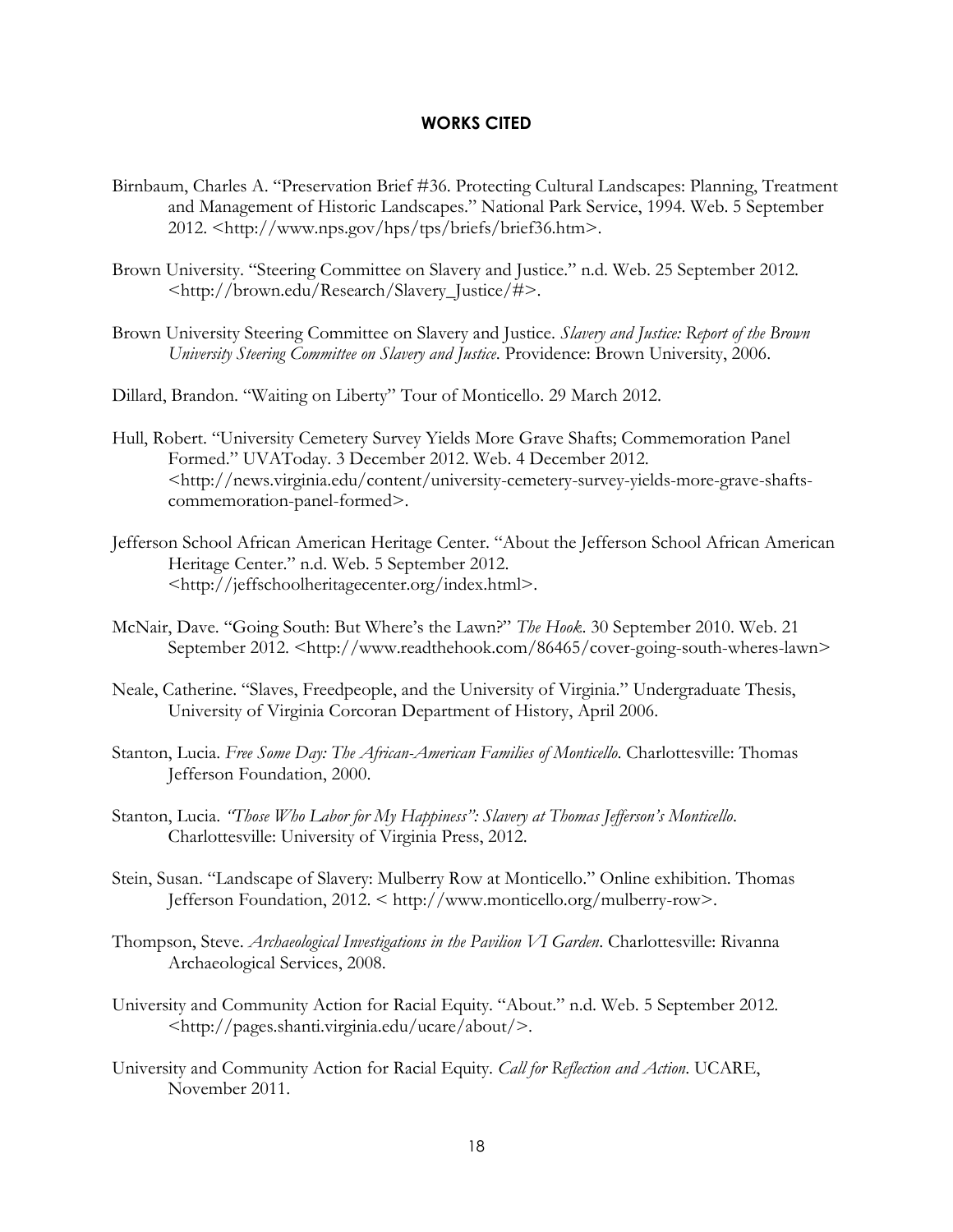- University and Community Action for Racial Equity. "Our Vision." n.d. Web. 5 September 2012. <http://pages.shanti.virginia.edu/ucare/home/vision-and-mission-statement/>.
- University of Virginia Board of Visitors. Public Minutes. "Resolutions Adopted by the Board of Visitors," 9 February 2007. Web. 21 September 2012. < http://www.virginia.edu/bov/ meetings/07janfeb/'07%20FEBRUARY%20BOARD%20MINUTES.pdf>.
- University of Virginia Board of Visitors. Public Minutes. "Resolutions Adopted by the Board of Visitors," 13 April 2007. Web. 5 September 2012. <http://www.virginia.edu/bov/ meetings/07marapr/'07%20APRIL%20BOARD%20MINUTES.pdf>.
- Virginia General Assembly. "House Joint Resolution No. 728." 24 February 2007. Web. 5 September 2012. <http://leg1.state.va.us/cgi-bin/legp504.exe?071+ful+HJ728ER>.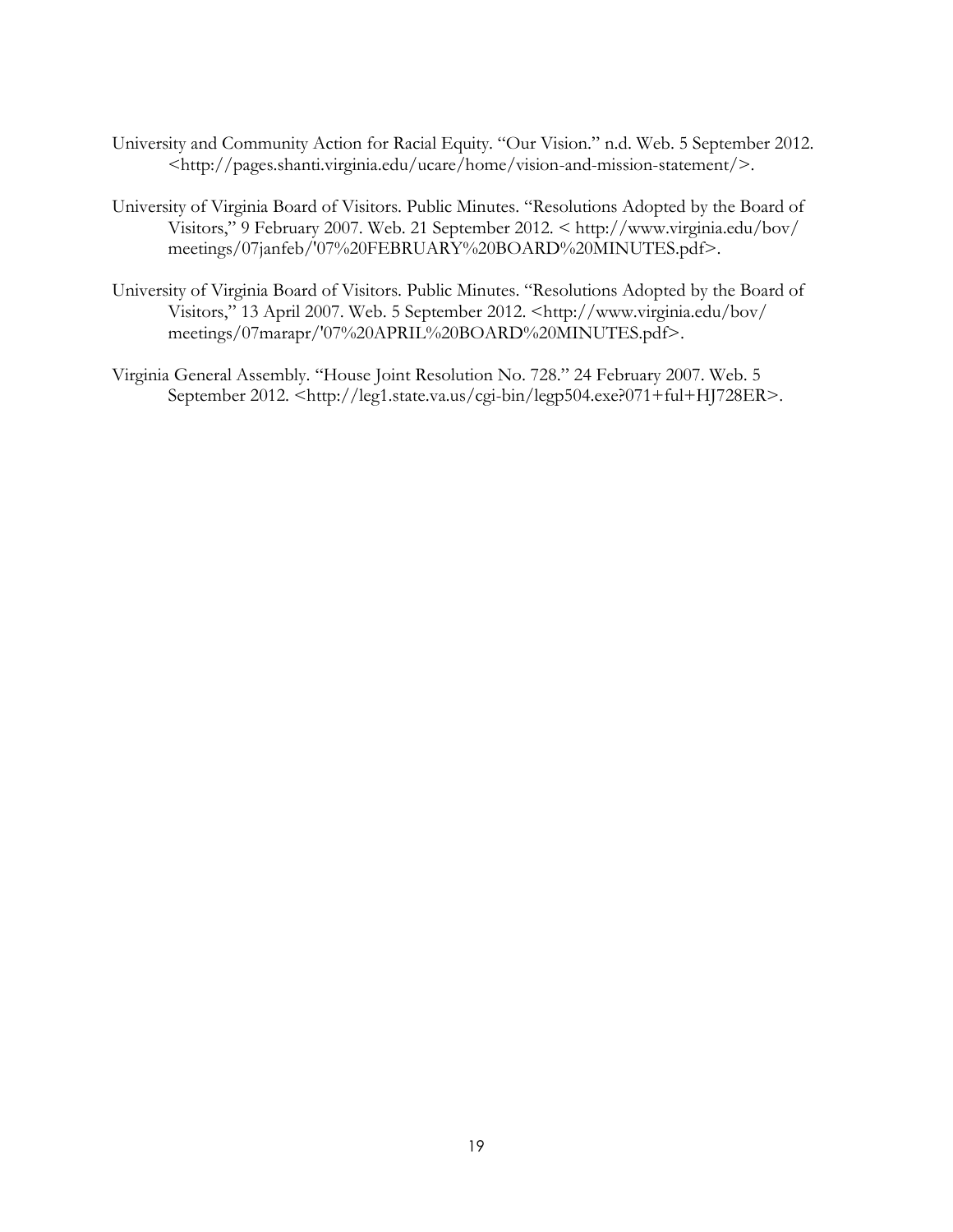# **APPENDIX A: List of Stakeholder Meetings and Communications**

**Frank Dukes** (Director of the Institute for Environmental Negotiation, U.Va.; Project Director, UCARE) with Tierney Fairchild and John Wright, 3/28/12

**Elizabeth Chew, Brandon Dillard, Elizabeth Jones, David Ronka,** and **Cinder Stanton**  (Monticello) with Tierney Fairchild, Meghan Faulkner, Marcus Martin, Gail Prince-Davis, Deb White, John Wright, and Trula Wright, 3/29/12

**Ida Lee Wootten** (Director of Community Relations, Office of Public Affairs) with Tierney Fairchild and Meghan Faulkner, 5/7/12

**Brandon Dillard** and **Elizabeth Jones** with Tierney Fairchild and Meghan Faulkner, 5/21/12

**Gayle Schulman** (Local Researcher) with Meghan Faulkner (phone conversation), 5/29/12

**Maurie McInnis** (Professor of American Art and Material Culture in the Department of Art History and Associate Dean of Undergraduate Academic Programs at U.Va.) with Tierney Fairchild, Meghan Faulkner, and John Wright, 5/31/12

**Elizabeth Jones** with Tierney Fairchild and Meghan Faulkner, 6/11/12

**Elizabeth Varon** (Langbourne M. Williams Professor of American History, University of Virginia) with Meghan Faulkner,  $6/21/12$  (regarding relevant resources for the report)

**Andrea Douglas** (Director, Jefferson School African American Heritage Center) with Tierney Fairchild, Meghan Faulkner, and John Wright, 6/22/12

**Claire Thompson** and **Andrea Douglas** (Jefferson School African American Heritage Center) with Tierney Fairchild and Marcus Martin, Hard Hat Tour of Jefferson School City Center, 6/27/12

**Conor O'Boyle** (Probationary Chair, University Guide Service) and **Ian Sander** (Chair of Specialty Tours, University Guide Service) with Meghan Faulkner, 7/18/12

**Ervin Jordan** (Associate Professor and Research Archivist, Albert and Shirley Small Special Collections Library, U.Va.) with Meghan Faulkner (via email), 8/6/12

**Jared Brown** (Chair, Memorial for Enslaved Laborers) with Meghan Faulkner, 8/7/12

**Steve Thompson** (Principal Investigator, Rivanna Archaeological Services, LLC) with Meghan Faulkner, 8/7/12

**Jared Brown** with Meghan Faulkner and Marcus Martin, 8/21/12

**Elizabeth Chew** with Tierney Fairchild, Meghan Faulkner, and Marcus Martin, 9/7/12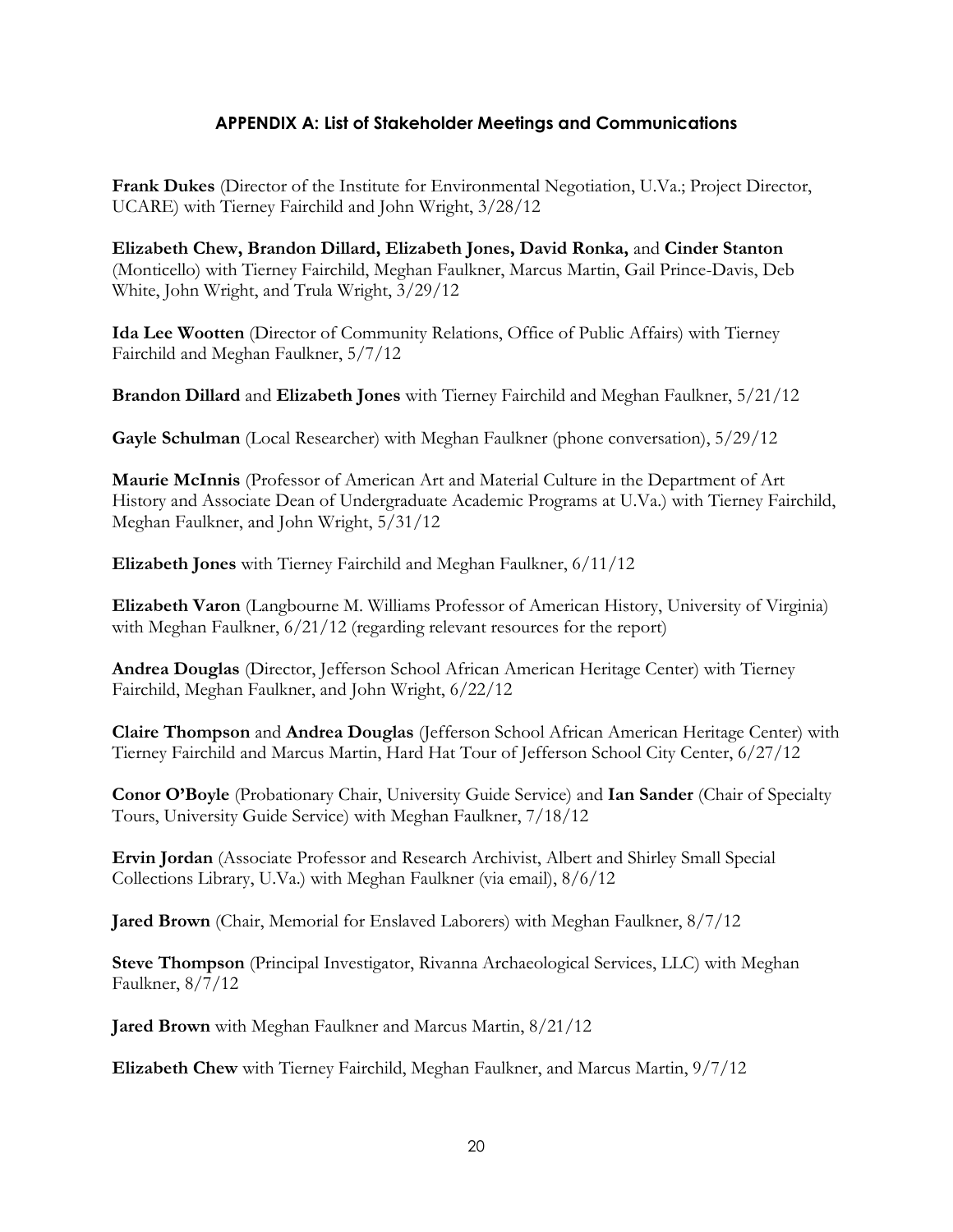**Kirt von Daacke** (Assistant Dean, College of Arts & Sciences; Associate Professor, Corcoran Department of History, U.Va.) with Meghan Faulkner (phone conversation), 9/21/12

**Marcus Martin** (Vice President and Chief Officer for Diversity and Equity, U.Va.) with Tierney Fairchild, Meghan Faulkner, and John Wright, 11/12/12 (regarding newly discovered grave shafts at the University of Virginia likely belonging to African American slaves)

**Ian Sander** (Chair of Specialty Tours, University Guide Service) with Meghan Faulkner, 11/14/12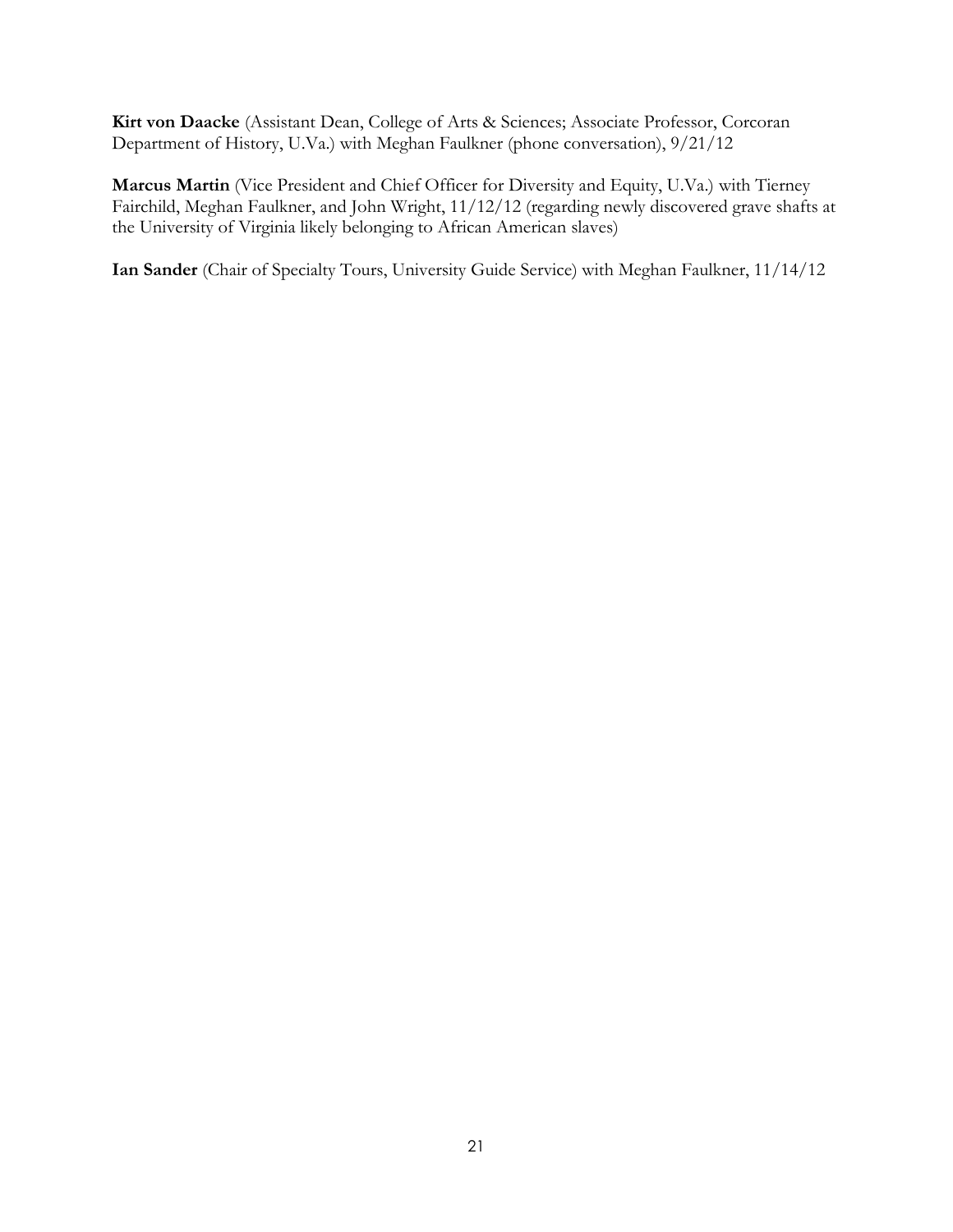#### **APPENDIX B: Additional Resources**

- Belluck, Pam. "Panel Suggests Brown U. Atone for Ties to Slavery." *The New York Times*. 19 October 2006. Web. <http://www.nytimes.com/2006/10/19/education/ 19brown.html?fta=y>
- Brickhouse, Robert. "Slaves at U.Va.: Student research documents the details for the first time." *Arts & Sciences Magazine*. July 2005. Web. < http://magazine.clas.virginia.edu/x6200.xml>
- Graves, Lee. "In the Age of Slavery: U.Va. examines role of enslaved laborers in tribute to bell ringer Henry Martin." *University of Virginia Magazine*. 12 January 2012. Web. <http://uvamagazine.org/only\_online/article/in\_the\_age\_of\_slavery/#.UGTDF5jA8sI>
- Grizzard, Frank. "Appendix X: Chronology of Slaves' Involvement, 1817–1846: What follows is a brief chronology concerning the involvement of slaves at the Central College and the University of Virginia during the period 1817–1846, based on the documents presented in my research." Web. n.d. <http://etext.virginia.edu/jefferson/grizzard/appx.html>
- Heuchert, Dan. "On 'Henry Martin Day,' University Honors All Who Built It." *UVA Today*. 26 January 2012. Web. < http://news.virginia.edu/node/17192?id=17192>
- Jaschik, Scott. "Emory's 'Regret' for Slavery Ties." *Inside Higher Ed*. 25 January 2011. Web. <http://www.insidehighered.com/news/2011/01/25/emory\_expresses\_regret\_for\_its\_ties \_to\_slavery>
- Lee, Felicia. "Bench of Memory at Slavery's Gateway." *The New York Times*. 28 July 2008. Web. <http://www.nytimes.com/2008/07/28/arts/design/28benc.html?scp=2&sq=slavery+uni versity+north+carolina&st=nyt>
- Plunkett, Michael; Jordan, Ervin Jr.; and Pardee, Jeanne C. "A Report on the Building Identified As #3 Dawson's Row." Charlottesville: University Archives, Special Collections Department, University of Virginia Library, May 1991.
- Rothstein, Edward. "Life, Liberty and the Fact of Slavery." *The New York Times*. Exhibition Review of "Paradox of Liberty." 26 January 2012. Web. <http://www.nytimes.com/2012/01/27/ arts/design/smithsonian-and-monticello-exhibitions-on-jeffersonsslaves.html?pagewanted=all>
- Staples, Brent. "Editorial Observer; Wrestling with the Legacy of Slavery at Yale." *The New York Times*. 14 August 2001. Web. <http://www.nytimes.com/2001/08/14/opinion/editorialobserver-wrestling-with-the-legacy-of-slavery-at-yale.html?scp=10&sq=slavery+university+ yale+wrestling&st=nyt>
- Strong, Ted. "Report calls for UVa to do more to address past racial disharmony." *The Daily Progress*. 27 September 2012. Web. < http://dailyprogress.com/ar/2231251/>